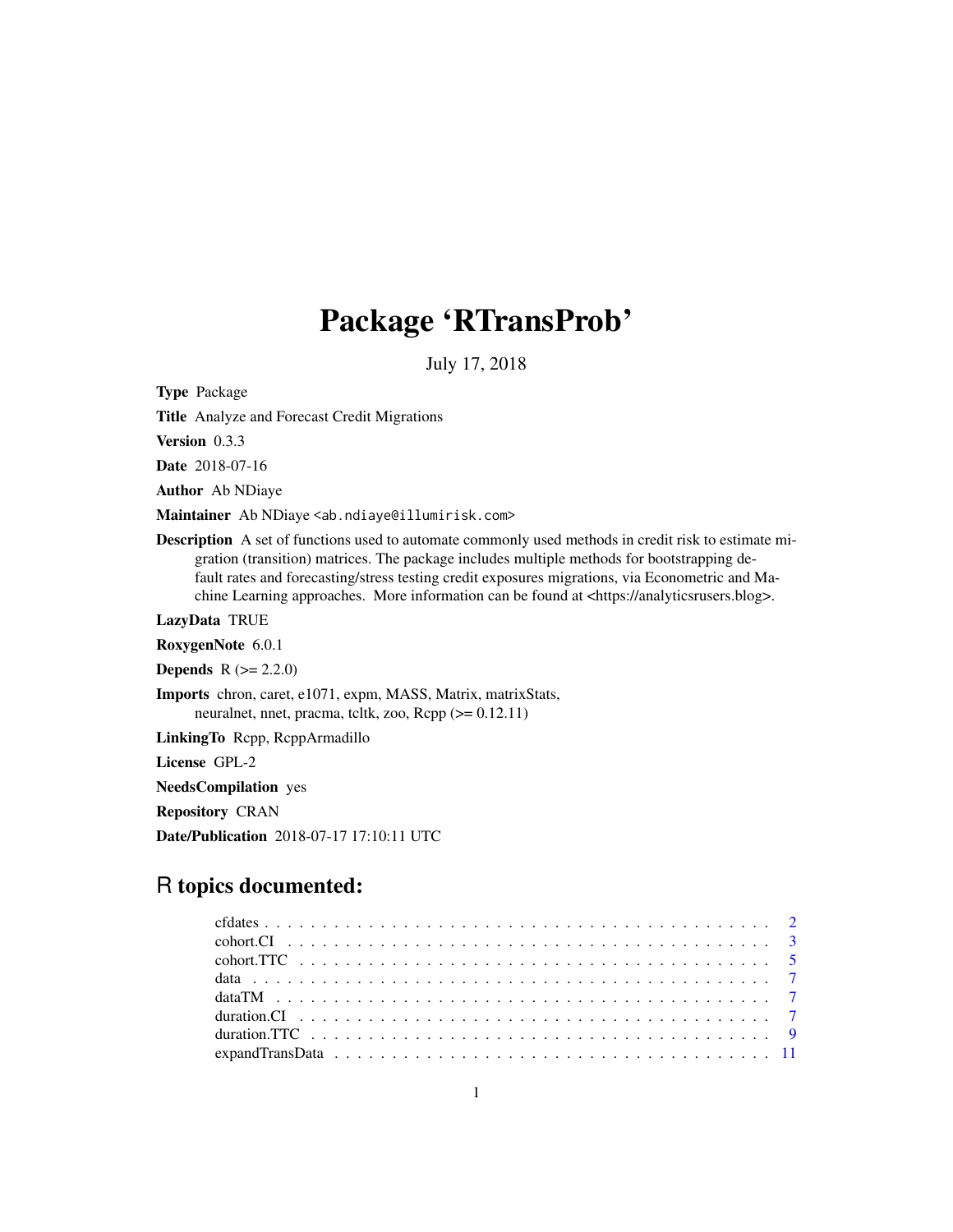#### <span id="page-1-0"></span> $2 \cos \theta$  cfdates

| Index | 37 |
|-------|----|

cfdates *Create Date Squence*

# Description

This function takes two dates and returns a sequence of dates using the interval.

# Usage

```
cfdates(sdates,edates,snapshots)
```
# Arguments

| sdates    | start date in Matlab datenum format.                                                                                                                                                                |
|-----------|-----------------------------------------------------------------------------------------------------------------------------------------------------------------------------------------------------|
| edates    | end date in Matlab datenum format.                                                                                                                                                                  |
| snapshots | Integer indicating the number of credit-rating snapshots per year to be considered.<br>ered for the estimation. Valid values are 1, 4, 12, 54, and 356. For example, $1 =$<br>one snapshot per year |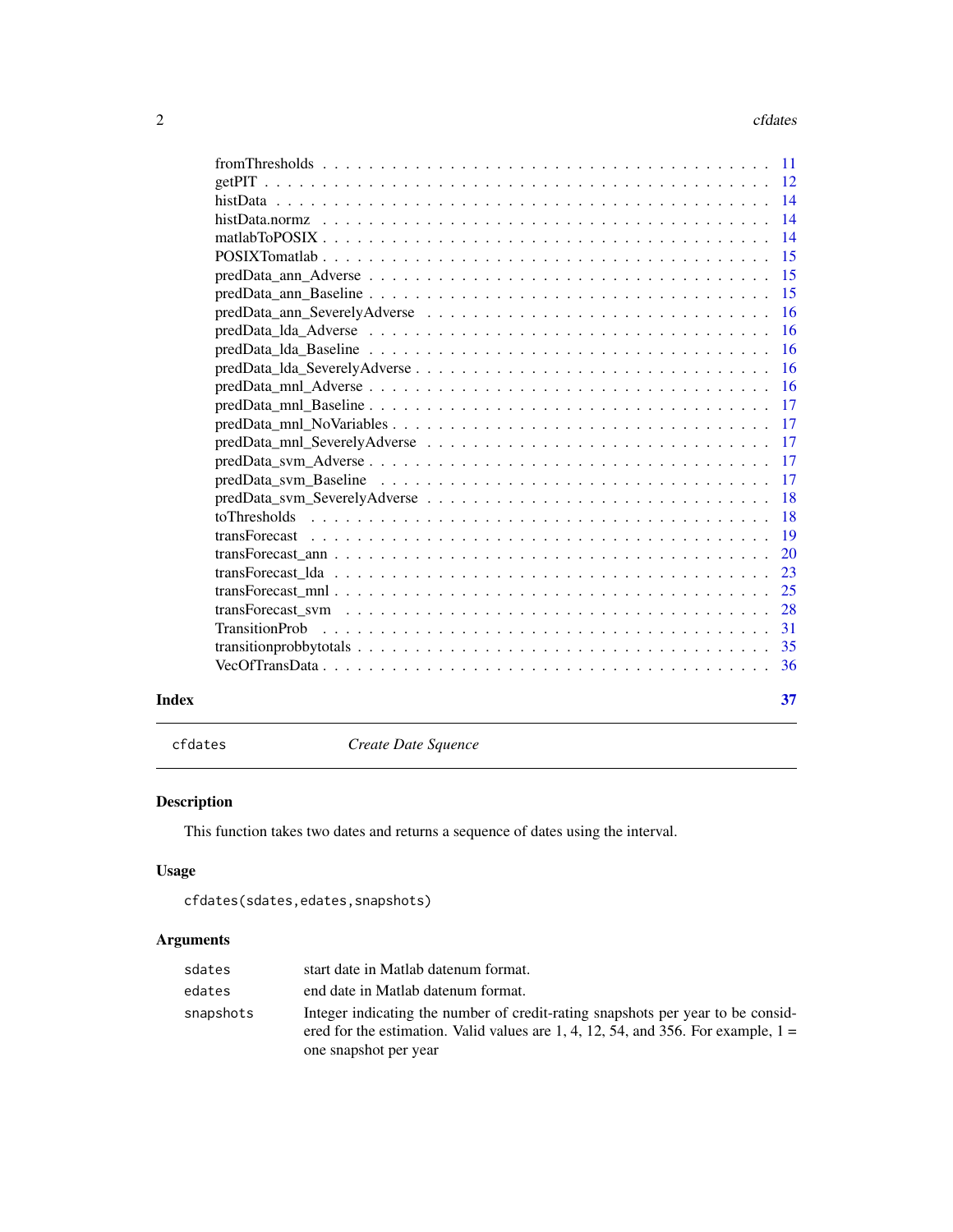#### <span id="page-2-0"></span>cohort.CI 3

#### Value

a list containing a date sequence.

#### Author(s)

Abdoulaye (Ab) N'Diaye

#### Examples

```
# Convert a date string to Matlab datenum format.
sdates <- POSIXTomatlab(as.POSIXlt(as.Date("2000-01-01")))
edates <- POSIXTomatlab(as.POSIXlt(as.Date("2002-01-01")))
```

```
cfdates(sdates, edates, 1)
```
cohort.CI *Bootstrapped confidence intervals - Cohort*

#### Description

estimate confidence intervals for the TTC transition probabilities using a bootstrapping procedure for cohort method.

#### Usage

```
cohort.CI(transMatrix,initCount,sim)
```
#### Arguments

| transMatrix | list containing average transitions matrices for each time-step. |
|-------------|------------------------------------------------------------------|
| initCount   | list containing average start vector counts for each time-step.  |
| sim         | number of simulations.                                           |

#### Details

The general idea of bootstrapping is to use resampling methods to estimate features of the sampling distribution of an estimator, especially in situations where 'asymptotic approximations' may provide poor results. In the case of a *parametric* bootstrap method one samples from the estimated distribution derived using maximum likelihood estimation. In summary,

- 1. Estimate the distribution from the observed sample using maximum likelihood
- 2. Draw samples from the estimated distribution
- 3. Calculate the parameter of interest from each of the samples
- 4. Construct an empirical distribution for the parameter of interest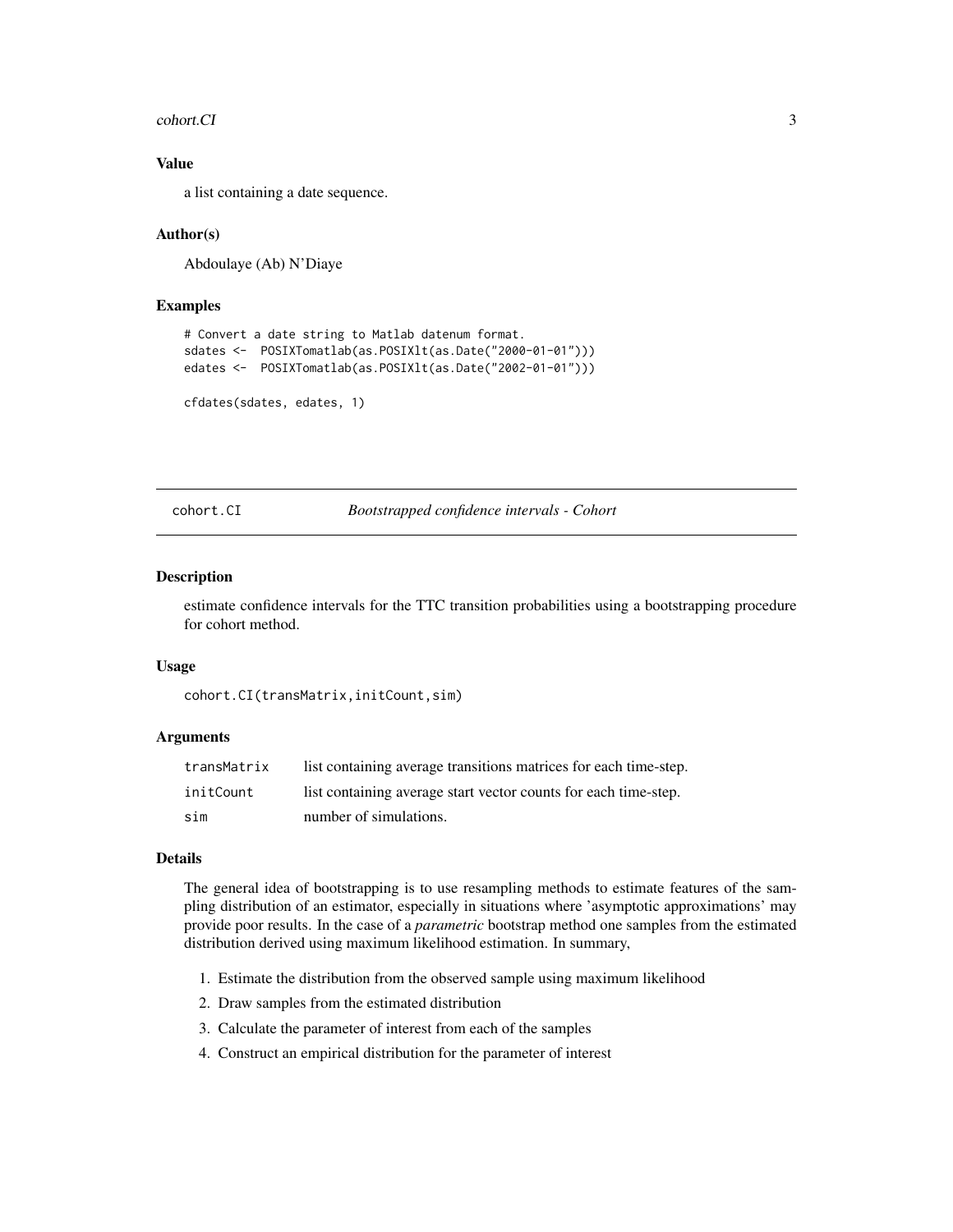5. Select percentiles from the empirical distribution

One can contrast this method with a *nonparametric bootstrap* in which one samples with replacement from the empirical cumulative distribution function of the observed sample. Since there are grades with zero observed default rates, resampling directly from the observed data will not produce meaningful confidence intervals in for credit transition matrices where historically there are a limited number of defaults in higher credit quality buckets.

The parametric bootstrap method modeled here generates 12-month paths for each obligor represented in the portfolio and estimates the 12 monthly transition matrices to get a single observation. Annual paths (histories) are simulated using the estimated monthly transition matrices. A consequence of this approach, is that it is computationally intensive, but once the bootstrapped distributions of the PD values have been completed, it is simple to identify the percentiles of interest for calculation of confidence intervals

#### Value

Returns the default probabilites values for the *n* ratings at the 2.5, 5, 25, 50, 75, 95, 97.5 percentiles.

#### Author(s)

Abdoulaye (Ab) N'Diaye

#### References

Hanson, S. and Schuermann, T. 2005 Confidence Intervals for Probabilities of Default, Federal Reserve Bank of New York

Jafry, Y. and Schuermann, T. 2003 Metrics for Comparing Credit Migration Matrices, Wharton Financial Institutions Working Paper 03-08.

Loffler, G., P. N. Posch. 2007 Credit Risk Modeling Using Excel and VBA. West Sussex, England, Wiley Finance

#### Examples

```
## Not run:
```

```
#Set parameters to generate PIT transition matrices
startDate <- "2000-01-01"
endDate <- "2005-01-01"
method <- "cohort"
snapshots <-4interval < -25Example<-getPIT(data,startDate, endDate,method, snapshots, interval)
```

```
lstInit <- Example$lstInitVec[lapply(Example$lstInitVec,length)>0]
lstCnt <- Example$lstCntMat[lapply(Example$lstCntMat,length)>0]
ExampleTTC <- cohort.TTC(lstCnt,lstInit)
```

```
#use $ATMP from the cohort.TTC() as the input into the cohort.CI() function
transMatrix <- ExampleTTC$ATMP
```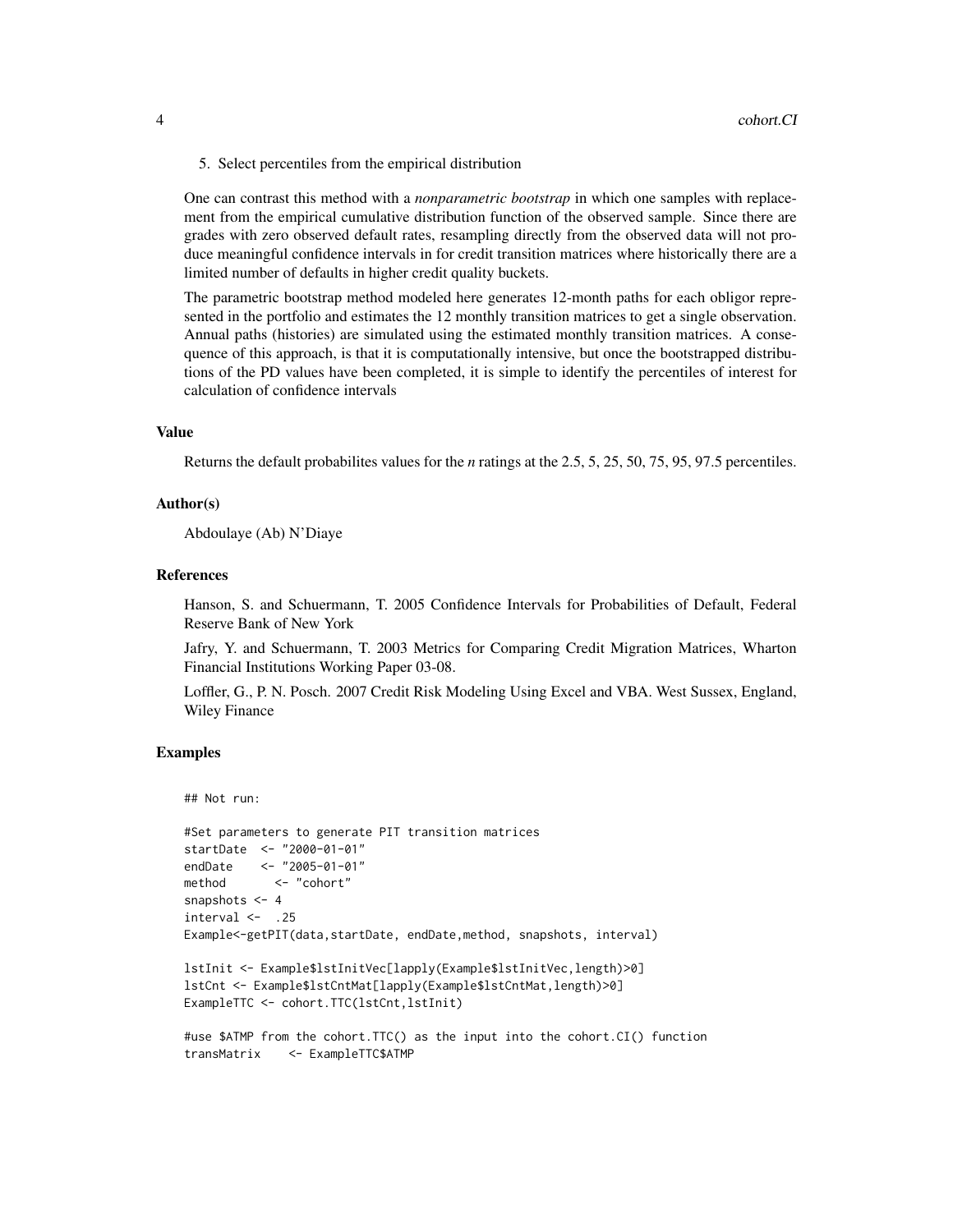```
initCount <- ExampleTTC$ACP[[1]][,1]
sim <- 1000
tolerance_Cohort <-cohort.CI(transMatrix,initCount,sim)
Example 2:
#Set parameters to generate PIT transition matrices
startDate <- "1997-01-01"
endDate <- "2002-01-01"
method <- "cohort"
snapshots <- 12
interval <- 1
Example<-getPIT(data,startDate, endDate,method, snapshots, interval)
lstInit <- Example$lstInitVec[lapply(Example$lstInitVec,length)>0]
lstCnt <- Example$lstCntMat[lapply(Example$lstCntMat,length)>0]
ExampleTTC <- cohort.TTC(lstCnt,lstInit)
#use $ATMP from the cohort.TTC() as the input into the cohort.CI() function
transMatrix <- ExampleTTC$ATMP
initCount <- ExampleTTC$ACP[[1]][,1]
sim <- 1000
tolerance_Cohort <-cohort.CI(transMatrix,initCount,sim)
## End(Not run)
```
cohort.TTC *Cohort - Data Weighting and "TTC" Calculation*

#### Description

Calculate *Through-the-Cycle* transition matrices using the *cohort method* transitions.

#### Usage

cohort.TTC(transCount, initCount)

#### Arguments

| transCount | transitions counts for each time-step  |
|------------|----------------------------------------|
| initCount  | start vector counts for each time-step |

#### **Details**

Many credit risk models require a *long-run average* (Through-the-Cycle) PD estimate. This has been interpreted as meaning the data from multiple years should be combined and the method capable of supporting some form of weighting of samples.

The three methods of weighting considered for data generated via the cohort method are: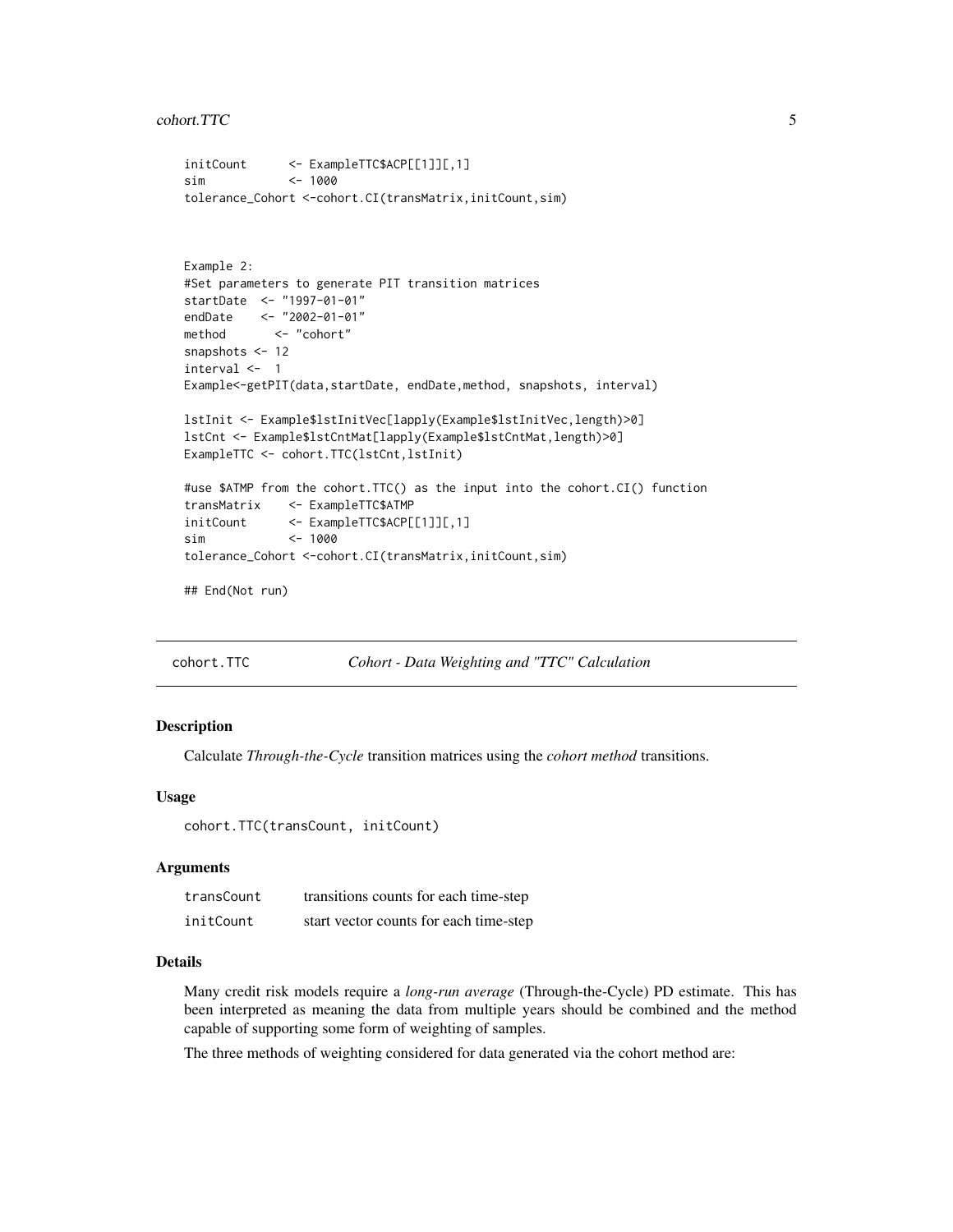- 1. Scale the number of transitions and firm counts using the a single year count to preserve dynamics, then average transitions and firms counts separately
- 2. Estimate the single-year quantities (estimate with transition matrices for each time-step), then average across years
- 3. Average annual transition matrices

The Markov property allows for direct weighting as each time-step can be regarded as distinct(independence).

#### Value

| <b>SAT</b>  | <i>Scaled Average Transitions -</i> compute a TTC transition matrix by first scaling<br>and weighting the counts (start vector counts and transition counts) then cal-<br>culate the transition matrices for each time-step, and finally averaging over all<br>available time-steps. e.g., average January matrices, then February matrices or<br>average $Q1$ , then $Q2$ then obtain the average of the transition matrices |
|-------------|-------------------------------------------------------------------------------------------------------------------------------------------------------------------------------------------------------------------------------------------------------------------------------------------------------------------------------------------------------------------------------------------------------------------------------|
| <b>SAPT</b> | Scaled Average Periodic Transitions - compute a TTC transition matrix by weight-<br>ing the transition percentages for each time-step (calculate the transition matri-<br>ces for each time-step then weigh the percentages, and finally averaging over all<br>available time-steps. e.g., average January matrices, then February matrices or<br>average $Q1$ , then $Q2$ then obtain the average of the transition matrices |
| <b>USAT</b> | <i>Unscaled Average Transitions - compute a TTC transition matrix by first ob-</i><br>taining unscaled transition matrices for each time-step then averaging over all<br>available time-steps                                                                                                                                                                                                                                 |
| ATMP        | <i>averageTransMatByPeriod</i> - returns the weighted the transition percentages for<br>each time-step (calculate the transition matrices for each time-step then weigh<br>the percentages                                                                                                                                                                                                                                    |
| ATP         | averageTransByPeriod - returns the scaled transitions for each time-step                                                                                                                                                                                                                                                                                                                                                      |
| <b>ACP</b>  | <i>averageCountByPeriod</i> - returns the scaled start vector counts for each time-step                                                                                                                                                                                                                                                                                                                                       |
|             |                                                                                                                                                                                                                                                                                                                                                                                                                               |

# Author(s)

Abdoulaye (Ab) N'Diaye

# Examples

```
## Not run:
#Set parameters
startDate <- "2000-01-01"
endDate <- "2005-01-01"
method <- "cohort"
snapshots <- 4
interval < -.25
Example<-getPIT(data,startDate, endDate,method, snapshots, interval)
lstInit <- Example$lstInitVec[lapply(Example$lstInitVec,length)>0]
lstCnt <- Example$lstCntMat[lapply(Example$lstCntMat,length)>0]
ExampleTTC <- cohort.TTC(lstCnt,lstInit)
```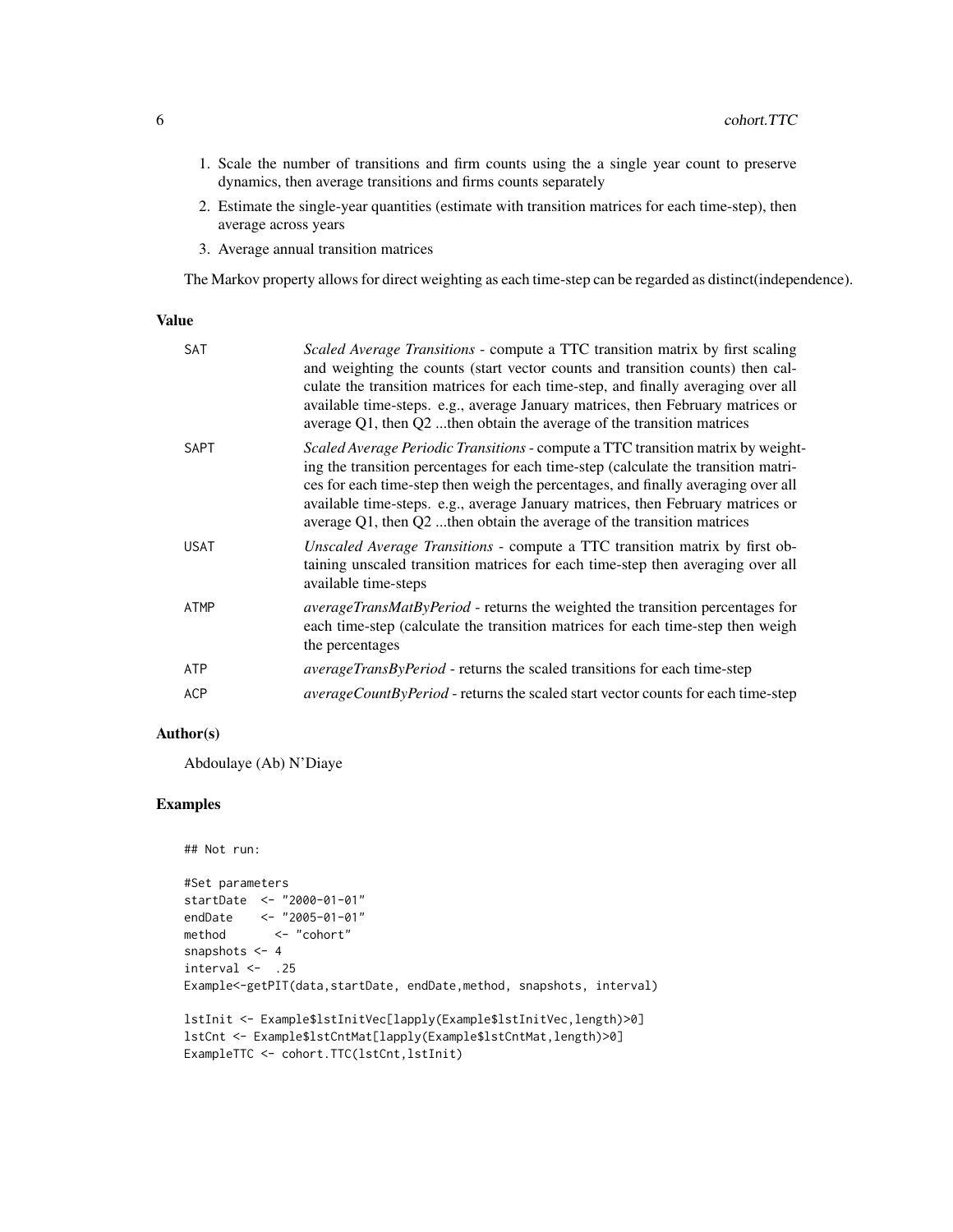#### <span id="page-6-0"></span>data and the contract of the contract of the contract of the contract of the contract of the contract of the contract of the contract of the contract of the contract of the contract of the contract of the contract of the c

## End(Not run)

| data        | data                                         |  |
|-------------|----------------------------------------------|--|
|             |                                              |  |
| Description |                                              |  |
| data        |                                              |  |
|             |                                              |  |
|             |                                              |  |
| dataTM      | dataTM                                       |  |
|             |                                              |  |
| Description |                                              |  |
| dataTM      |                                              |  |
|             |                                              |  |
|             |                                              |  |
| duration.CI | Bootstrapped confidence intervals - Duration |  |
|             |                                              |  |

# Description

estimate confidence intervals for the transition probabilities using a bootstrapping procedure for duration method

# Usage

```
duration.CI(genMat,portWgts,nHorizon,sim)
```
# Arguments

| genMat   | generator matrix                             |
|----------|----------------------------------------------|
| portWgts | list containing weights of each rating class |
| nHorizon | horizon                                      |
| sim      | number of simulations                        |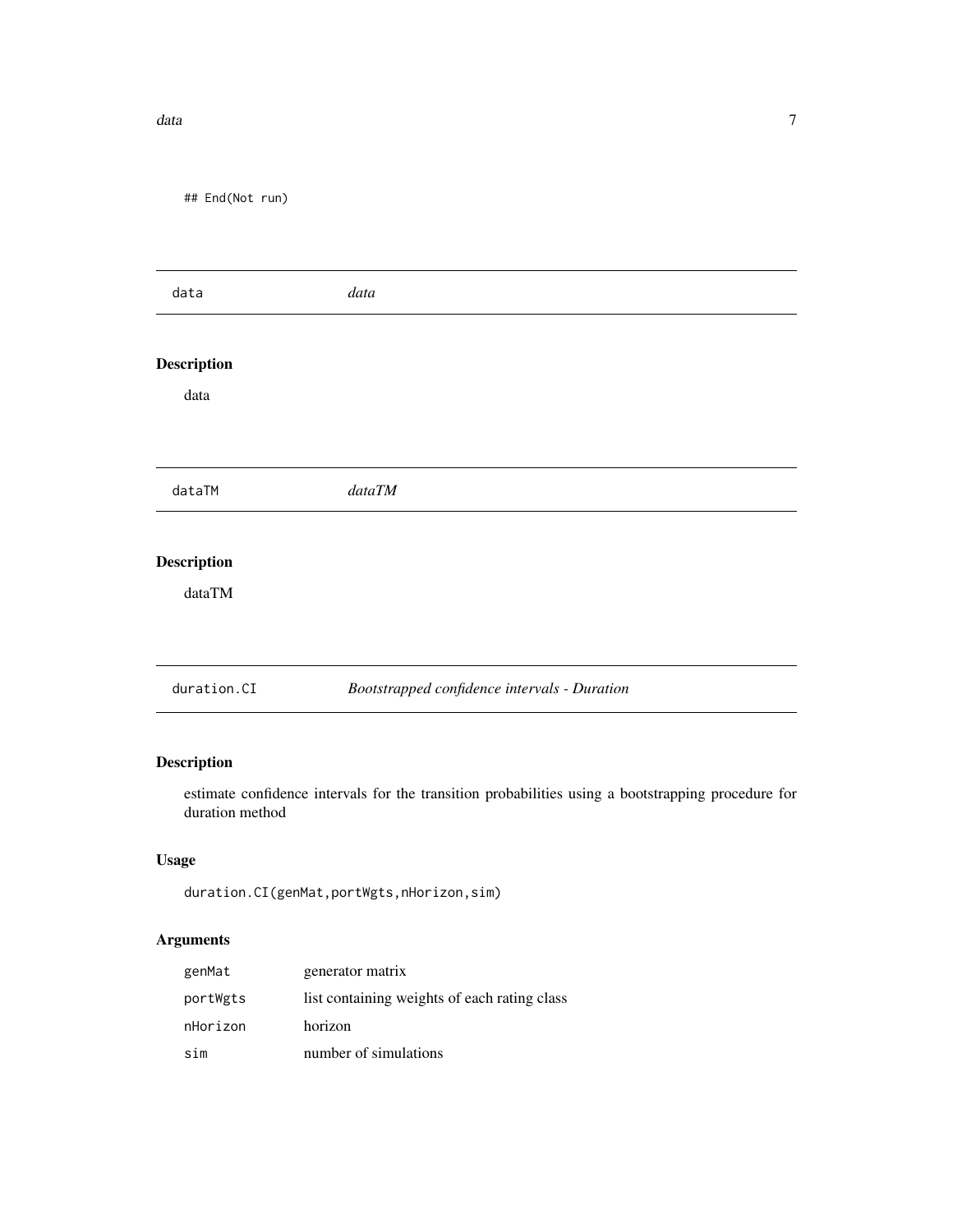#### Details

The general idea of bootstrapping is to use resampling methods to estimate features of the sampling distribution of an estimator, especially in situations where asymptotic approximations may provide poor results. In the case of a parametric bootstrap method one samples from the estimated distribution derived using maximum likelihood estimation. In summary,

- 1. Estimate the distribution from the observed sample using maximum likelihood
- 2. Draw samples from the estimated distribution
- 3. Calculate the parameter of interest from each of the samples
- 4. Construct an empirical distribution for the parameter of interest
- 5. Select percentiles from the empirical distribution

One can contrast this method with a *nonparametric bootstrap* in which one samples with replacement from the empirical cumulative distribution function of the observed sample.

A parametric bootstrapping method is employed for the time-homogeneous continuous-time Markov model. The elements of the infinitesimal generator matrix, provide most of the information one needs to perform the parametric bootstrap. The outline of the bootstrapping is provided below.

For each obligor in a given assigned credit grade:

- 1. Start by drawing a (sojourn) time from the exponential distribution with parameter,  $-\hat{\lambda}_{kk}$
- 2. If the time is greater than or equal to the time left to horizon then stop
- 3. If the time is less than the time left to horizon
	- Draw from the multinomial distribution associated with the possible transition states using the vector of probabilities
	- Determine the state to which the obligor moves, for example,  $i$
	- Repeat the process in 1. now using the diagonal element,  $-\hat{\lambda}_{ii}$
	- Continue until the sampled time exceeds the time to horizon

#### Value

Returns the default probabilites values for the n ratings at the 2.5, 5, 25, 50, 75, 95, 97.5 percentiles.

#### Author(s)

Abdoulaye (Ab) N'Diaye

#### **References**

Hanson, S. and Schuermann, T. 2005 Confidence Intervals for Probabilities of Default, Federal Reserve Bank of New York

Jafry, Y. and Schuermann, T. 2003 Metrics for Comparing Credit Migration Matrices, Wharton Financial Institutions Working Paper 03-08.

Loffler, G., P. N. Posch. 2007 Credit Risk Modeling Using Excel and VBA. West Sussex, England, Wiley Finance

Trueck, Stefan, (February 16, 2009) Simulating Dependent Credit Migrations. Available at SSRN: https://ssrn.com/abstract=1344897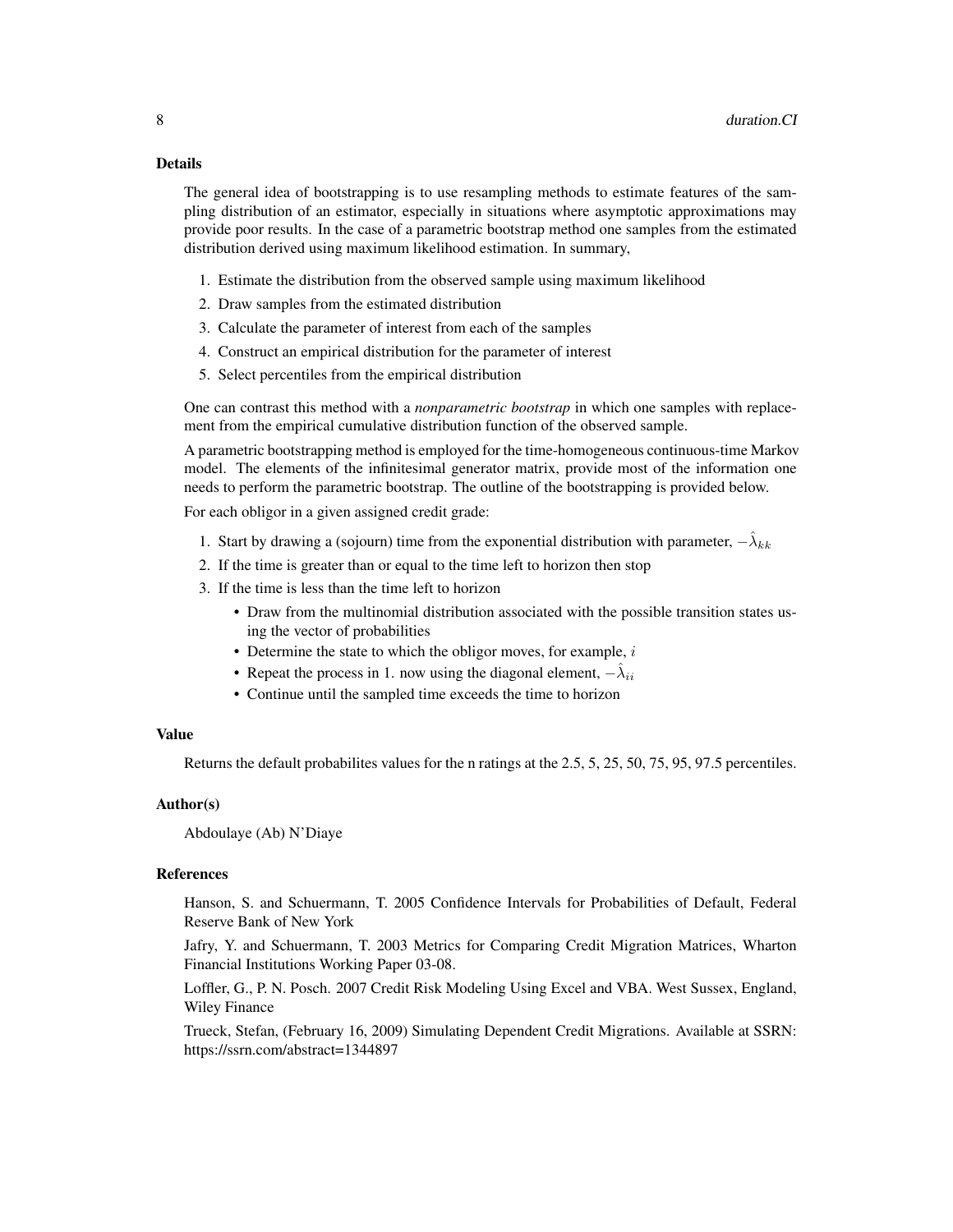# <span id="page-8-0"></span>duration.TTC 9

#### Examples

```
## Not run:
startDate <- "2000-01-01"
endDate <- "2005-01-01"
method <- "duration"
snapshots <-4interval <- 0
Example1 <- getPIT(data, startDate, endDate, method, snapshots, interval)
lstInit <- Example1$lstInitVec[lapply(Example1$lstInitVec,length)>0]
lstCnt <- Example1$lstCntMat[lapply(Example1$lstCntMat,length)>0]
ExampleTTC1<-duration.TTC(Example1$lstCntMat,Example1$lstInitVec)
genMat <- ExampleTTC1$WGM
portWgts <- ExampleTTC1$SWFY[,1]
nHorizon <- length(ExampleTTC1$UUPTM[[1]])
sim <- 100
tolerance_Duration <- duration.CI(genMat,portWgts,nHorizon,sim)
## End(Not run)
```
duration.TTC *Duration - Data Weighting and "TTC" Calculation*

#### Description

Calculating *Through-the-Cycle* generator matrix and transition counts using *duration method*

#### Usage

duration.TTC(lstCnt,lstFirmYears)

#### Arguments

| lstCnt       | off-diagonal transition counts (matrix) for each time-step |
|--------------|------------------------------------------------------------|
| lstFirmYears | firm years each time-step                                  |

#### Details

Given data representing *x* off-diagonal transition counts for each time-step, this function combines those data to obtain average counts for each time-step, in such a way as to preserve the information while implementing a weighting scheme that would allow for the weighting of the historical experiences.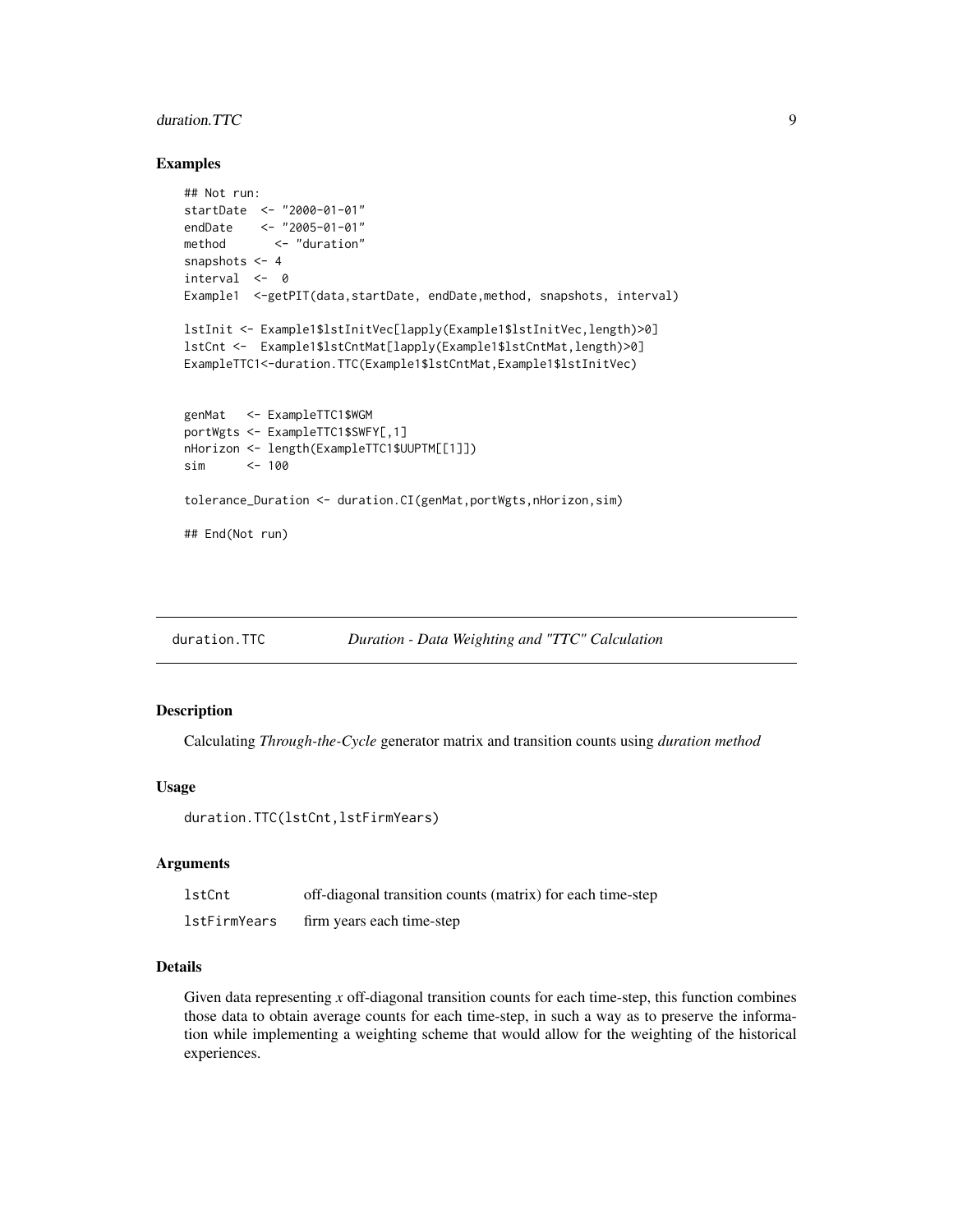Let  $T(m, y)$  and  $F(m, y)$  represent the off-diagonal transition matrix and 'firm-years' vector, for month =  $m$  and year =  $y$ , respectively. Then,

$$
T(m, y) = \{T_{ij}(m, y)\}_{i, j = 1, \dots, K}
$$

 $F(m, y) = \{F_i(m, y)\}_{i=1,...,K}$ 

Many credit risk models require a *long-run average* PD estimate. This has been interpreted as meaning the data from multiple years should be combined and in a method capable of supporting some form of weighting of samples. The three methods of weighting considered for data generated via the *duration method* are:

- 1. Scale the number of transitions and firm counts/years using the a single year count to preserve dynamics, then average transitions and firms counts/years separately to create a generator matrix.
- 2. Estimate the single-year quantities*(generator matrices for each time-step)*, then average across years
- 3. Average transition matrices from each time-step

The Markov property allows for direct weighting as each year can be regarded as distinct.

### Value

| <b>CLW</b>   | Count Level Weighting - Construct TTC transition matrix from aggregate scaled<br>and weighted counts data (transitions and 'firm-years').                                                                                                       |
|--------------|-------------------------------------------------------------------------------------------------------------------------------------------------------------------------------------------------------------------------------------------------|
| <b>PTMLW</b> | <i>Periodic Transition Matrix Level Weighting - Construct TTC transition matrix</i><br>using the average of the weighted transition matrices from each time-step (Scal-<br>ing is performed at the transition matrix level for each time-step). |
| <b>PGMLW</b> | <i>Periodic Generator Matrix Level Weighting - Construct TTC transition matrix</i><br>using the average of the weighted Generator matices from each time-step (Scal-<br>ing is performed at the generator matrix level for each time-step).     |
| <b>UUPTM</b> | Unscaled and UnWeighted Periodic Transition Matrices - Construction of un-<br>scaled and unweighted periodic transition matrices from unscaled and unweighted<br>generator matrices for each time-step.                                         |
| <b>WGM</b>   | <i>Weighted Generator Matrix</i> - Average generator matrix from each time-step.                                                                                                                                                                |
| <b>SWT</b>   | Scaled and Weighted Transitions - aggregate scaled and weighted transitions                                                                                                                                                                     |
| <b>SWFY</b>  | Scaled and Weighted Firm Years - aggregate scaled and weighted firm years                                                                                                                                                                       |

#### Author(s)

Abdoulaye (Ab) N'Diaye

# Examples

## Not run:

```
#Set parameters
startDate <- "2000-01-01"
```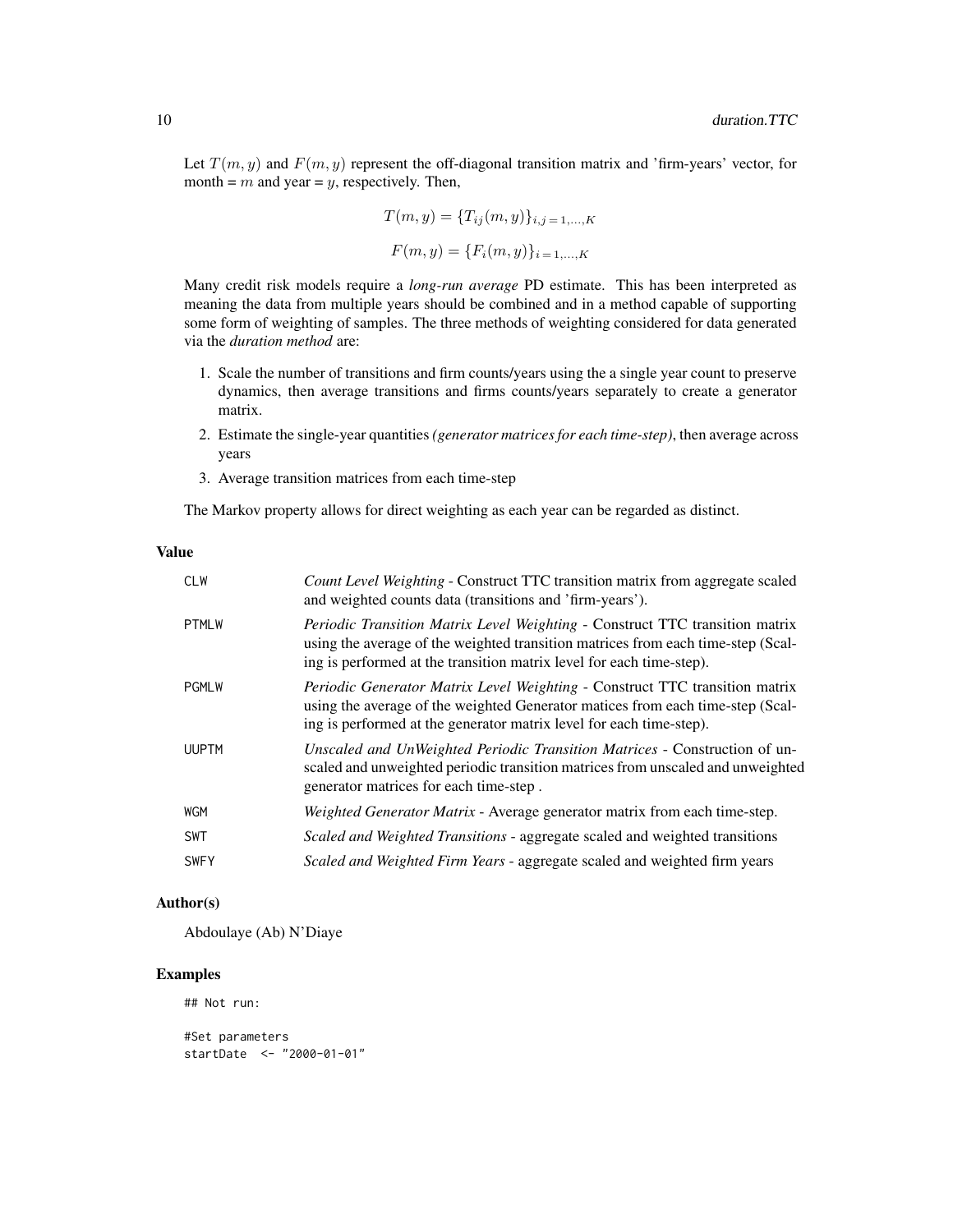# <span id="page-10-0"></span>expandTransData 11

```
endDate <- "2005-01-01"
method <- "duration"
snapshots <- 4
interval <- 0
Example1<-getPIT(data,startDate, endDate,method, snapshots, interval)
ExampleTTC1<-duration.TTC(Example1$lstCntMat,Example1$lstInitVec)
```
## End(Not run)

expandTransData *Reshape Data to 'Wide' Data Format*

#### Description

This function reshapes time series vector of transition counts with elements of both 'wide' and 'long' data Formats. Each non-Zero weighted row is expanded to show one row per record.

#### Usage

expandTransData(transData, wgtname)

#### Arguments

| transData | data frame containing the time series vector of transition counts. |
|-----------|--------------------------------------------------------------------|
| wgtname   | weight.                                                            |

#### Value

The output a dataframe of transition data in 'wide' format.

#### Author(s)

Abdoulaye (Ab) N'Diaye

fromThresholds *Convert credit quality thresholds to probabilities.*

# Description

Use this function to transform credit quality thresholds into transition probabilities.

#### Usage

fromThresholds(thresh)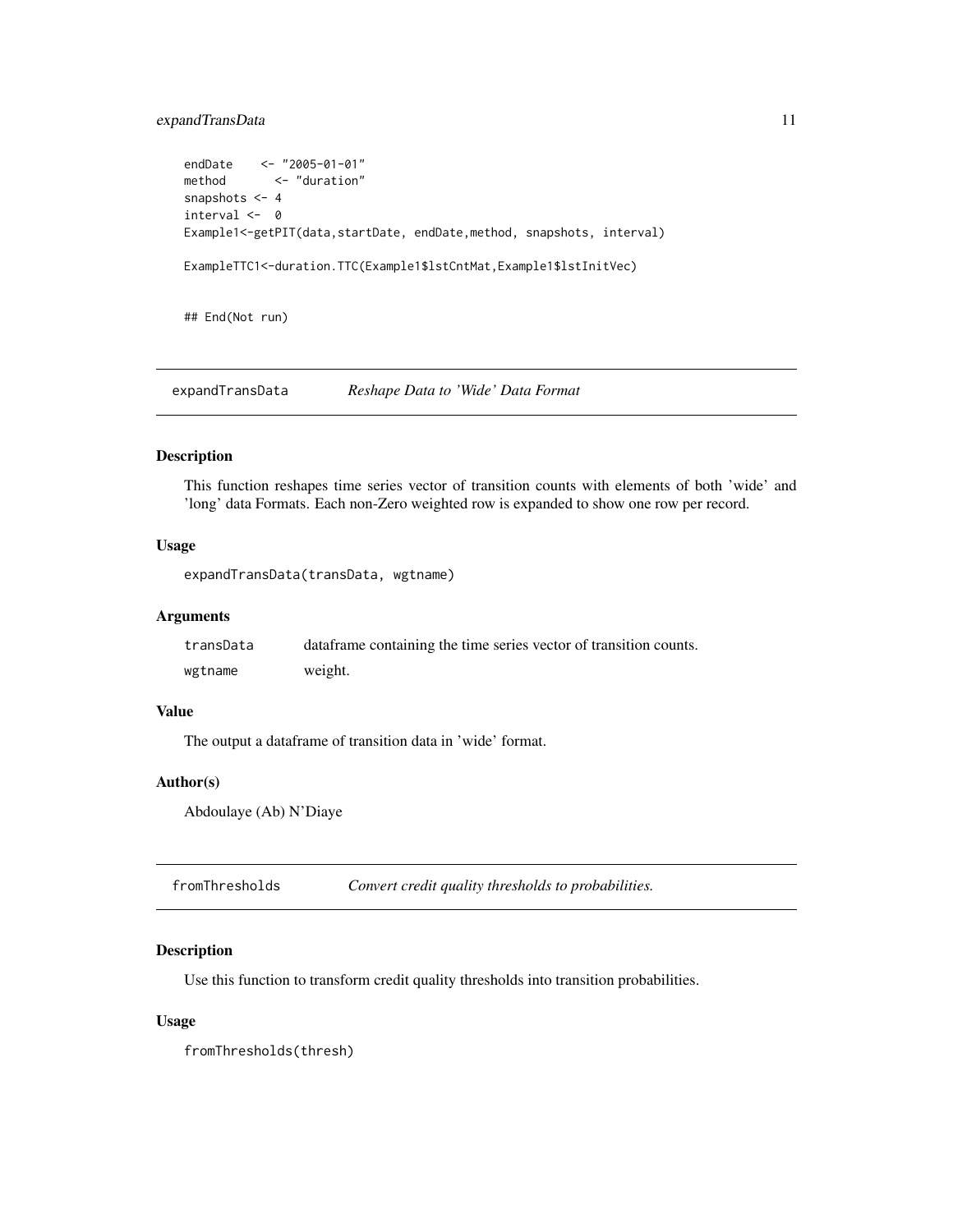#### <span id="page-11-0"></span>Arguments

| thresh | $m$ -by-m matrix of credit quality thresholds. In each row, the first element must |
|--------|------------------------------------------------------------------------------------|
|        | be <i>Inf</i> and the entries must satisfy the following monotonicity condition:   |

#### Value

Returns a *m-by-m* matrix with transition probabilities, in percent.

#### Author(s)

Abdoulaye (Ab) N'Diaye

# References

MathWorld.com (2011). Matlab Central <http://www.mathworks.com/matlabcentral/>. Mathtools.net <http://www.mathtools.net/>.

#### Examples

```
## Not run:
rc <- c("AAA", "AA", "A", "BBB", "BB", "B", "CCC", "D")
t<- matrix(c(Inf,-1.3656,-2.1806,-3.0781,-3.5482,-4.1612,-4.2591,-4.8399,
            Inf, 1.5712,-1.5217,-2.3028,-2.6872,-3.5256,-3.7324,-4.1972,
            Inf, 2.6895, 1.3806,-1.2901,-2.3422,-2.8928,-3.0063,-3.7861,
            Inf, 3.1004, 2.5623, 1.4479,-1.5211,-2.1407,-2.434,-3.2814,
            Inf, 3.4339, 2.6156, 2.4434, 1.4561,-1.4573,-1.9742,-2.4668,
            Inf, 2.5852, 2.5586, 2.4218, 2.268, 1.6737,-1.6194,-2.252,
            Inf, 3.6953, 3.6362, 3.3406, 2.5019, 2.2394, 1.6263,-1.3853,
            Inf, Inf, Inf, Inf, Inf, Inf, Inf, Inf
), 8,8, dimnames = list(rc,rc), byrow=TRUE)
transmatrix <- fromThresholds(t)
## End(Not run)
```
getPIT *Estimation of credit transition probabilities*

#### Description

This function is used to estimate Point-in-Time transition probabilities and counts given historical credit data (a.k.a., credit migration data).

#### Usage

getPIT(data, startDate, endDate, method, snapshots, interval)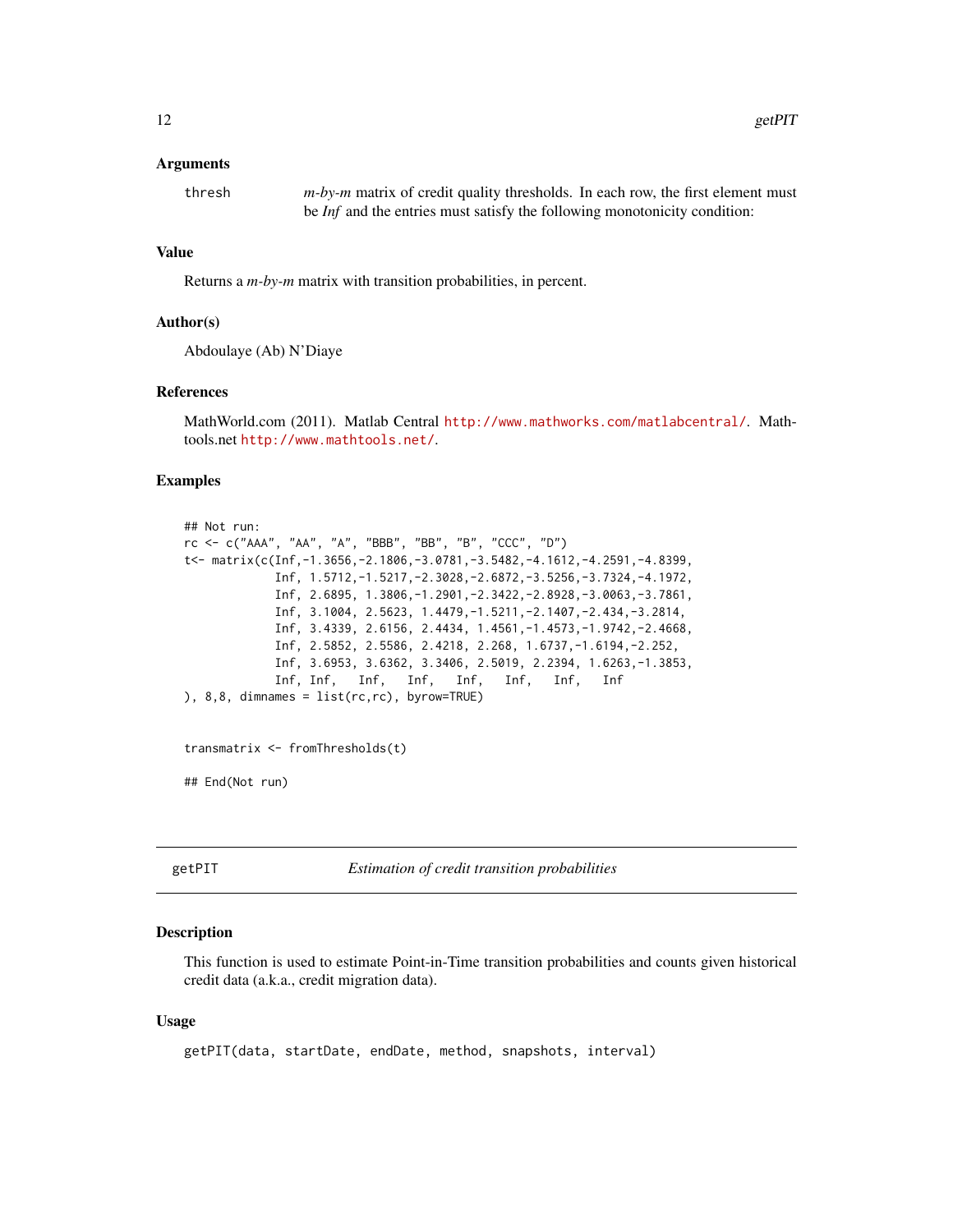#### getPIT  $\qquad \qquad$  13

# Arguments

| data      | a table containing historical credit ratings data (i.e., credit migration data). A<br>data frame of size <i>nRecords</i> $x$ 3 where each row contains an ID (column 1), a<br>date (column 2), and a credit rating (column 3); The credit rating is the rating<br>assigned to the corresponding ID on the corresponding date. |
|-----------|-------------------------------------------------------------------------------------------------------------------------------------------------------------------------------------------------------------------------------------------------------------------------------------------------------------------------------|
| startDate | start date of the estimation time window, in string or numeric format. The default<br>start date is the earliest date in 'data'.                                                                                                                                                                                              |
| endDate   | end date of the estimation time window, in string or numeric format. The default<br>end date is the latest date in 'data'. The end date cannot be a date before the start<br>date.                                                                                                                                            |
| method    | estimation algorithm, in string format. Valid values are 'duration' or 'cohort'.                                                                                                                                                                                                                                              |
| snapshots | integer indicating the number of credit-rating snapshots per year to be consid-<br>ered for the estimation. Valid values are 1, 4, or 12. The default value is 1, <i>i.e.</i> ,<br><i>one snapshot per year.</i> This parameter is only used in the 'cohort' algorithm.                                                       |
| interval  | the length of the transition interval under consideration, in years. The default<br>value is 1, <i>i.e.</i> , <i>1</i> -year transition probabilities are estimated.                                                                                                                                                          |

# Value

Returns the following objects:

| sampleTotals | a list containing the following count components:                                                                                                                                                                                                                                                                                           |
|--------------|---------------------------------------------------------------------------------------------------------------------------------------------------------------------------------------------------------------------------------------------------------------------------------------------------------------------------------------------|
| totalsVec    | A vector of size <i>1-by-nRatings</i> . For 'duration' calculations, the vector stores the<br>total time spent on <i>rating i</i> . For 'cohort' calculations, the vector stores the initial<br>counts (start vector) in <i>rating i.</i>                                                                                                   |
| totalsMat    | A matrix of size nRatings-by-nRatings. For 'duration' calculations, the matrix<br>contains the total transitions observed out of <i>rating i</i> into <i>rating j</i> (all the diag-<br>onal elements are zero). For 'cohort' calculations, the matrix contains the total<br>transitions observed from <i>rating i</i> to <i>rating i</i> . |
| algorithm    | A character vector with values 'duration' or 'cohort'.                                                                                                                                                                                                                                                                                      |
| transMat     | Matrix of transition probabilities in percent. The size of the transition matrix is<br>nRatings-by-nRatings.                                                                                                                                                                                                                                |
| genMat       | Generator Matrix. use only with duration method                                                                                                                                                                                                                                                                                             |

# Author(s)

Abdoulaye (Ab) N'Diaye

# Examples

```
## Not run:
snapshots <- 4 #This uses quarterly snapshots
interval <- .25 #This gives quarterly transition matrix
startDate <- "2000-01-01"
endDate <- "2005-01-01"
Example<-getPIT(data,startDate, endDate,'cohort', snapshots, interval)
```
## End(Not run)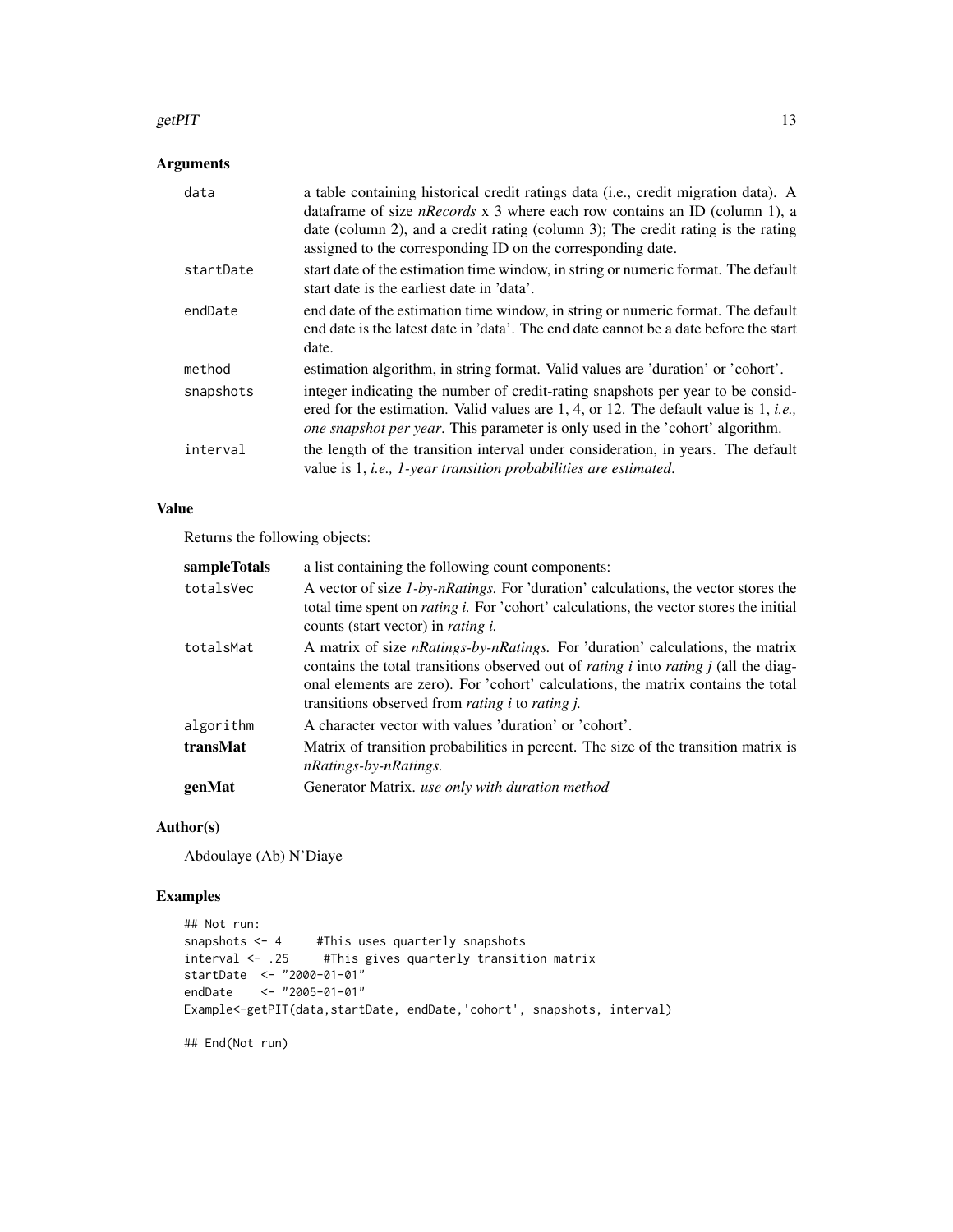<span id="page-13-0"></span>

| histData                             | histData                                                 |
|--------------------------------------|----------------------------------------------------------|
| <b>Description</b>                   |                                                          |
| histData                             |                                                          |
|                                      |                                                          |
| histData.normz                       | histData.normz                                           |
| <b>Description</b><br>histData.normz |                                                          |
| matlabToPOSIX                        | Convert a numeric MATLAB datenum to R POSIXt time values |

# Description

This function is used to convert a numeric MATLAB datenum

# Usage

matlabToPOSIX(gTime, timez)

# Arguments

| gTime | a MATLAB datenum value      |
|-------|-----------------------------|
| timez | time zone, default is "UTC" |

# Value

R POSIXt time values.

# Author(s)

Abdoulaye (Ab) N'Diaye

# Examples

matlabToPOSIX(734139)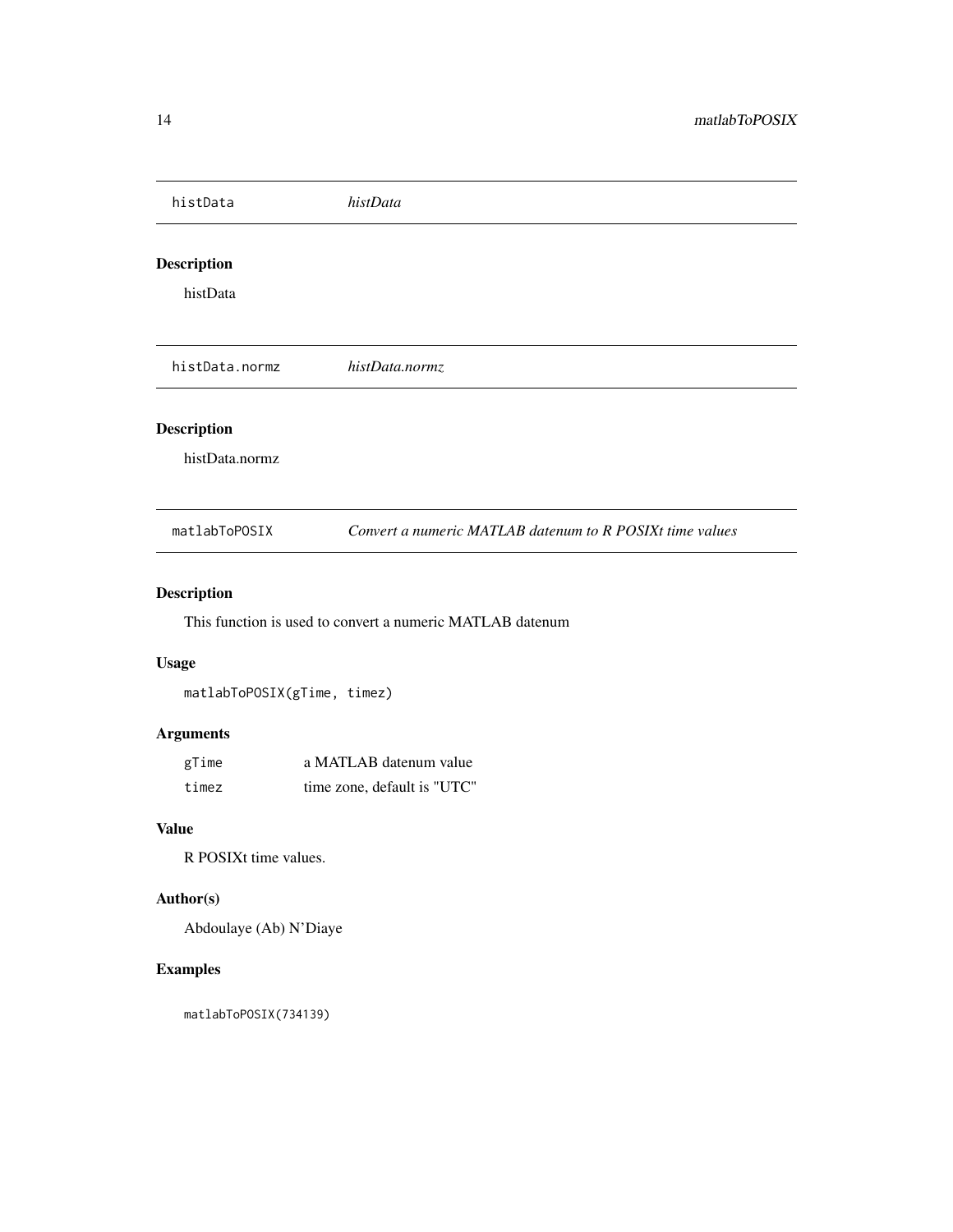<span id="page-14-0"></span>

# Description

This function is used to convert between MATLAB datenum values and R POSIXt time values.

# Usage

```
POSIXTomatlab(gTime)
```
# Arguments

gTime a POSIXct or POSIXlt date value

# Value

MATLAB datenum value.

#### Author(s)

Abdoulaye (Ab) N'Diaye

# Examples

POSIXTomatlab(as.POSIXlt(as.Date("2010-01-01")))

predData\_ann\_Adverse *predData\_ann\_Adverse*

# Description

predData\_ann\_Adverse

predData\_ann\_Baseline *predData\_ann\_Baseline*

# Description

predData\_ann\_Baseline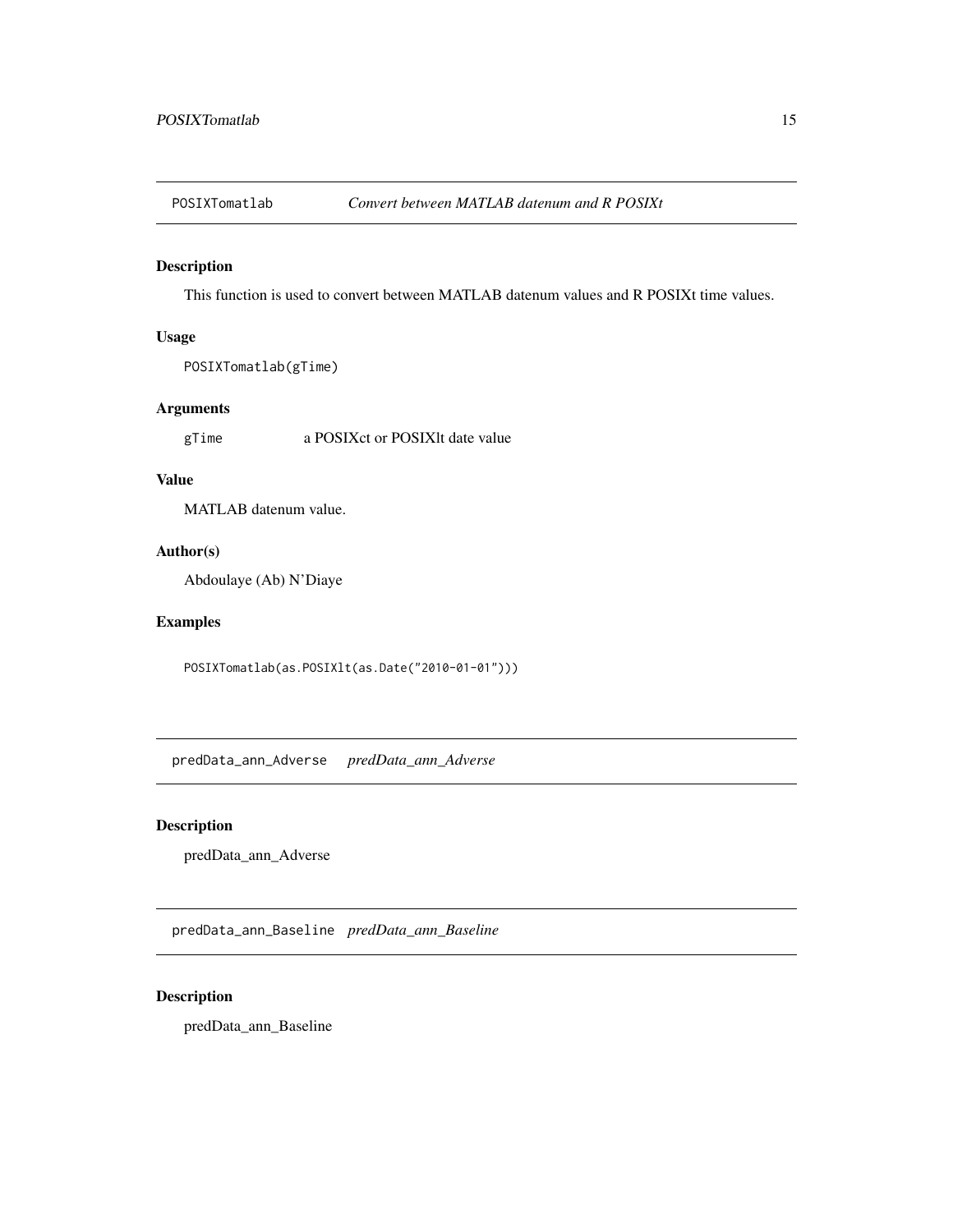<span id="page-15-0"></span>predData\_ann\_SeverelyAdverse

*predData\_ann\_SeverelyAdverse*

# Description

predData\_ann\_SeverelyAdverse

predData\_lda\_Adverse *predData\_lda\_Adverse*

# Description

predData\_lda\_Adverse

predData\_lda\_Baseline *predData\_lda\_Baseline*

# Description

predData\_lda\_Baseline

predData\_lda\_SeverelyAdverse *predData\_lda\_SeverelyAdverse*

#### Description

predData\_lda\_SeverelyAdverse

predData\_mnl\_Adverse *predData\_mnl\_Adverse*

# Description

predData\_mnl\_Adverse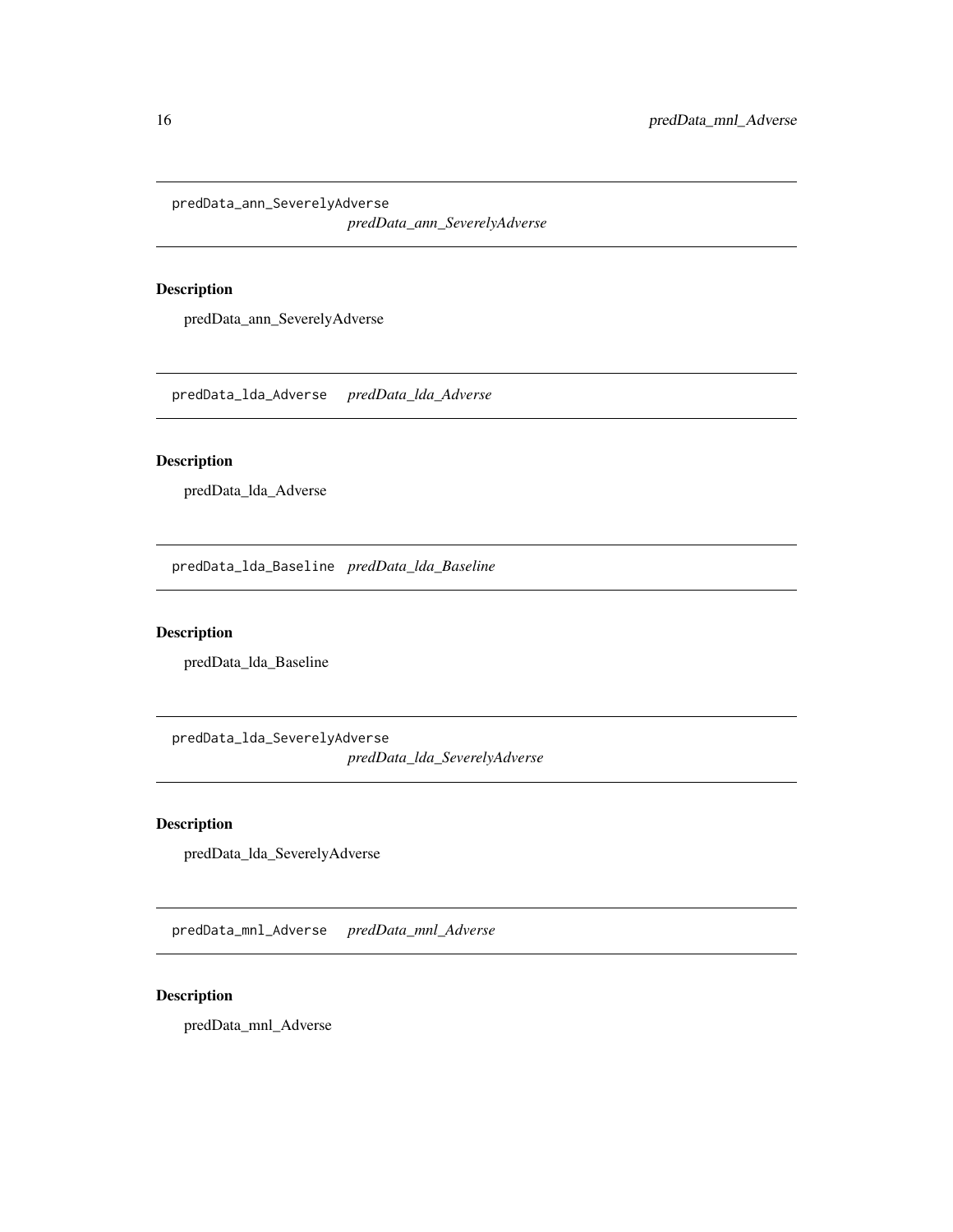<span id="page-16-0"></span>predData\_mnl\_Baseline *predData\_mnl\_Baseline*

# Description

predData\_mnl\_Baseline

predData\_mnl\_NoVariables

*predData\_mnl\_NoVariables*

# Description

predData\_mnl\_NoVariables

predData\_mnl\_SeverelyAdverse *predData\_mnl\_SeverelyAdverse*

#### Description

predData\_mnl\_SeverelyAdverse

predData\_svm\_Adverse *predData\_svm\_Adverse*

#### Description

predData\_svm\_Adverse

predData\_svm\_Baseline *predData\_svm\_Baseline*

# Description

predData\_svm\_Baseline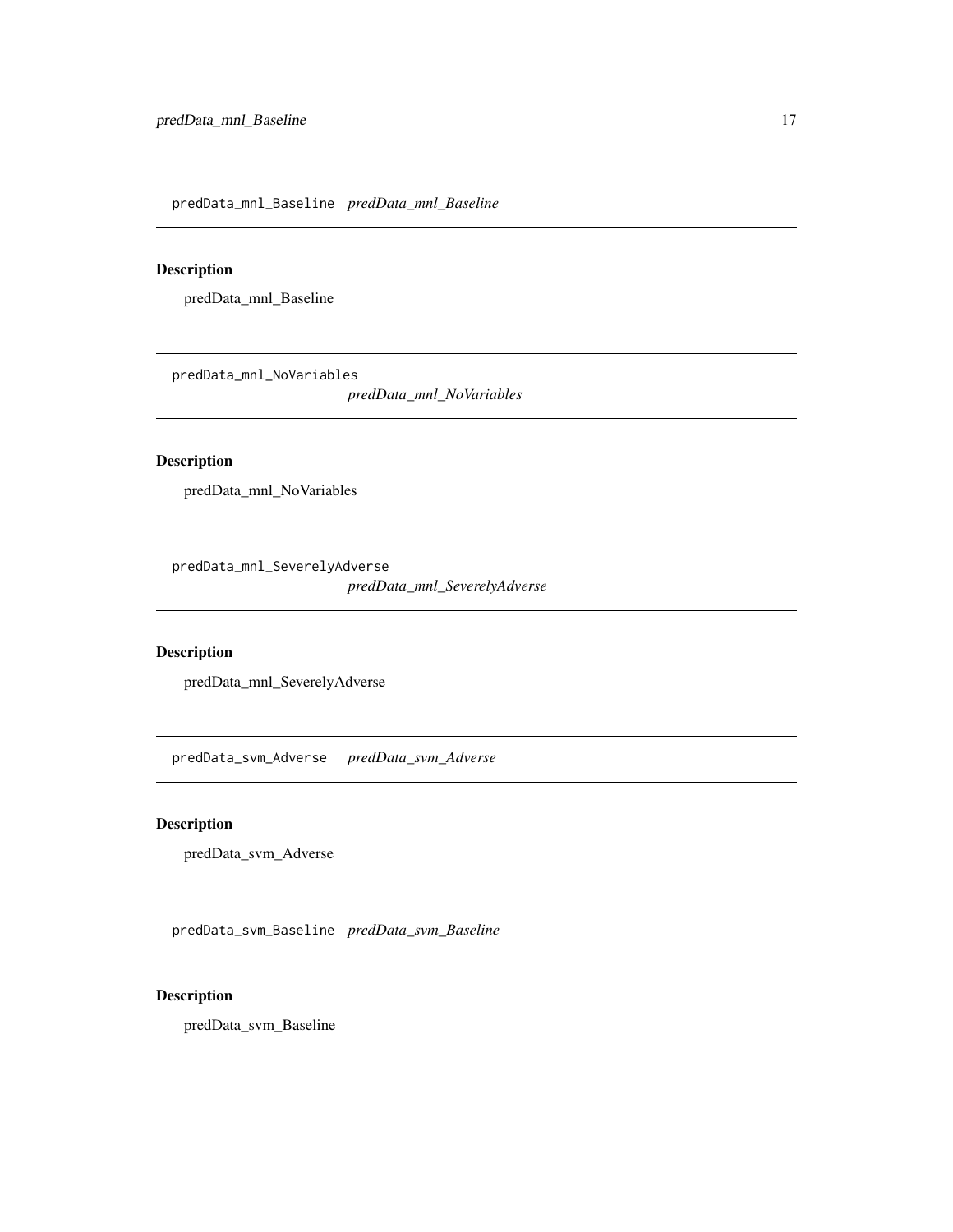<span id="page-17-0"></span>predData\_svm\_SeverelyAdverse

*predData\_svm\_SeverelyAdverse*

#### Description

predData\_svm\_SeverelyAdverse

toThresholds *Convert probabilities to credit quality thresholds.*

#### Description

Use this function to transform transition probabilities into credit quality thresholds.

#### Usage

toThresholds(trans)

# Arguments

trans a *m-by-m* matrix with transition probabilities, in percent. Entries cannot be negative and cannot exceed 100, and all rows must sum up to 100.

#### Value

Returns a *m-by-m* matrix of credit quality thresholds

#### Author(s)

Abdoulaye (Ab) N'Diaye

#### References

MathWorld.com (2011). Matlab Central <http://www.mathworks.com/matlabcentral/>. Mathtools.net <http://www.mathtools.net/>.

#### Examples

```
## Not run:
rc <- c("AAA", "AA", "A", "BBB", "BB", "B", "CCC", "D")
t<- matrix(c(91.3969, 7.1423, 1.3566, 0.0848, 0.0178, 0.0006, 0.0010, 0.0001,
              5.8072, 87.7881, 5.3402, 0.7040, 0.3391, 0.0116, 0.0081, 0.0014,
              0.3578, 8.0124, 81.7798, 8.8916, 0.7675, 0.0587, 0.1246, 0.0077,
              0.0966, 0.4232, 6.8627, 86.2059, 4.7967, 0.8681, 0.6951, 0.0516,
             0.0297, 0.4156, 0.2821, 6.5406, 85.4804, 4.8337, 1.7363, 0.6815,
```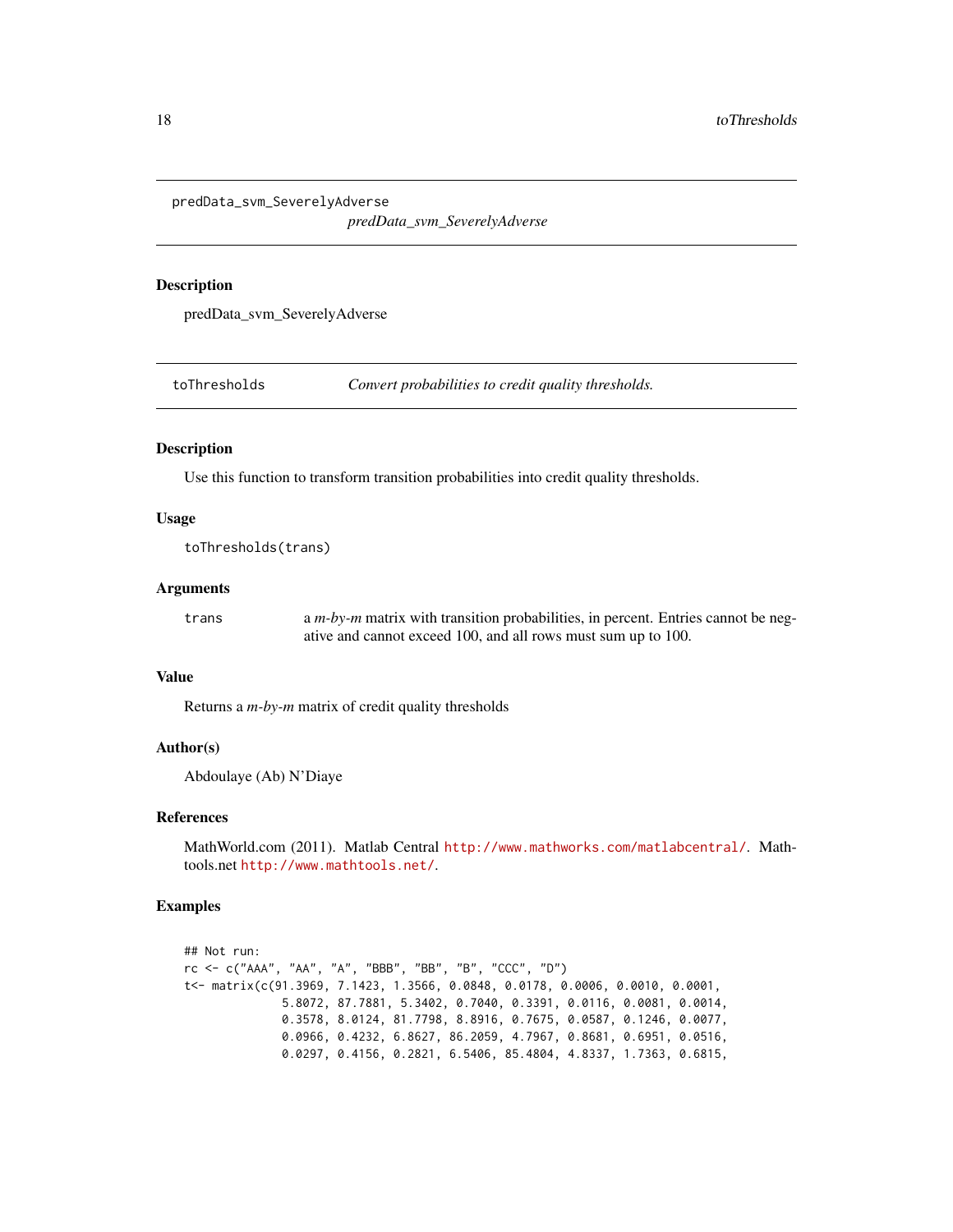#### <span id="page-18-0"></span>transForecast 19

```
0.4866, 0.0389, 0.2467, 0.3945, 3.5428, 90.0229, 4.0516, 1.2161,
              0.0110, 0.0029, 0.0280, 0.5759, 0.6389, 3.9374, 86.5074, 8.2987,
              0.0000, 0.0000, 0.0000, 0.0000, 0.0000, 0.0000, 0.0000, 100.0000
), 8,8, dimnames = list(rc,rc), byrow=TRUE)
thresholds<-toThresholds(t)
```
## End(Not run)

transForecast *Forecast - using Credit Cycle*

#### **Description**

This model implements the One-Parameter Representation method developed by Forest, Belkin and Suchower.

#### Usage

transForecast(genMat, isGenerator, creditIndex)

#### Arguments

| genMat      | <b>Generator Matrix</b>                                                                                                                                                                                                                                                                                                                  |
|-------------|------------------------------------------------------------------------------------------------------------------------------------------------------------------------------------------------------------------------------------------------------------------------------------------------------------------------------------------|
| isGenerator | a variable to determine if the input matrix is a generator matrix or a proper<br>transition matrix. The default value is 'No'.                                                                                                                                                                                                           |
| creditIndex | a credit index. The model relies on the assumption that credit migration matrices<br>are driven by a single parameter Z, which depicts the average financial health<br>of corporate institutions (credit index). The degree of 'shift' corresponds to a<br>simple change in the transition probabilities from an average average matrix. |

### Details

The Vasicek (1987) Single Factor moodel  $A_i = \sqrt{\rho_i}Z + \sqrt{1 - \rho_i} \epsilon$  presents a framework which Forest, Belkin and Suchower (1998) used to developed the One-Parameter Representation method. In that model, migration behaviors are described standard normal variables instead of transition probabilities without the loss of information. The transition through probabilites are transformed to thresholds where the upper and lower bounds of the threshold values together represent bins. Therefore, when a random variable falls within a particular bin that signifies a transition to the corresponding transition rating bucket.

The advantage of representing transitions probabilities in terms of the threshold framework is that we can now use the standard normal density curve to understand the behavior rating transitions. The area under a standard normal curve between the lower and upper bounds of a thresholds for a particular bin is the transition probability. Therefore in the context of economic conditions, the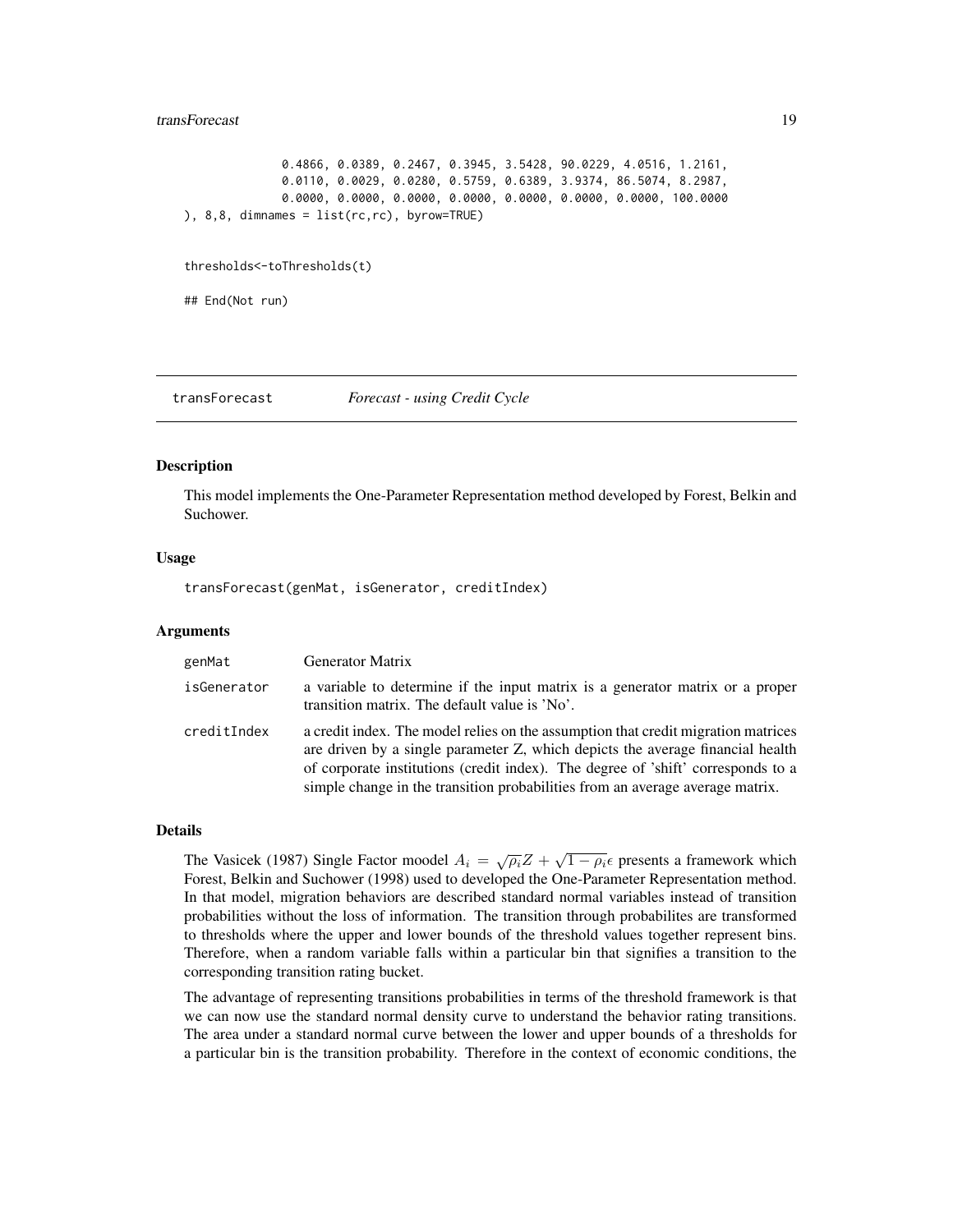<span id="page-19-0"></span>shifting of curves (to the left or the right) under static thresholds, informs us about the behavior of transitions matrices during benign and stressed periods.

To the extent that we can represent economic conditions with a single variable, we can 'shift' the average transition matrix by this amount to generate a forecast of the transition matrix.

See Forest, Belkin and Suchower (1998) for a more detailed discussion

#### Value

The output consists of a forecasted (shifted) transition matrix.

#### Author(s)

Abdoulaye (Ab) N'Diaye

Loffler, G., P. N. Posch. 2007 Credit Risk Modeling Using Excel and VBA. West Sussex, England, Wiley Finance

L. R. Forest, B. Belkin, and S. J. Suchower, 1998 A One-Parameter Representation of Credit Risk and Transition Matrices, CreditMetrics Monitor. Q3

Vasicek, O., 1987 Probability of loss on a loan portfolio. Working paper, KMV.

#### Examples

#Use the function 'TransitionProb' to estimate an annualized transition matrix which will #then be used along with the appropriate creditIndex to forecast future period migration #effects.

```
## Not run:
snapshots <- 4 #This uses quarterly transition matrices
interval <- 1 #This gives a 1 year transition matrix
startDate <- "2000-01-01"
endDate <- "2005-01-01"
Example9<-TransitionProb(data,startDate, endDate,'duration', period, snapshots, interval)
Example9.1 <- Example9$genMat
creditIndex <- -0.25
```

```
Example10 <- transForecast(Example9.1, isGenerator, creditIndex)
```
## End(Not run)

transForecast\_ann *Forecast - using Artificial Neural Networks*

#### **Description**

This model implements a forecasting method using Artificial Neural Networks.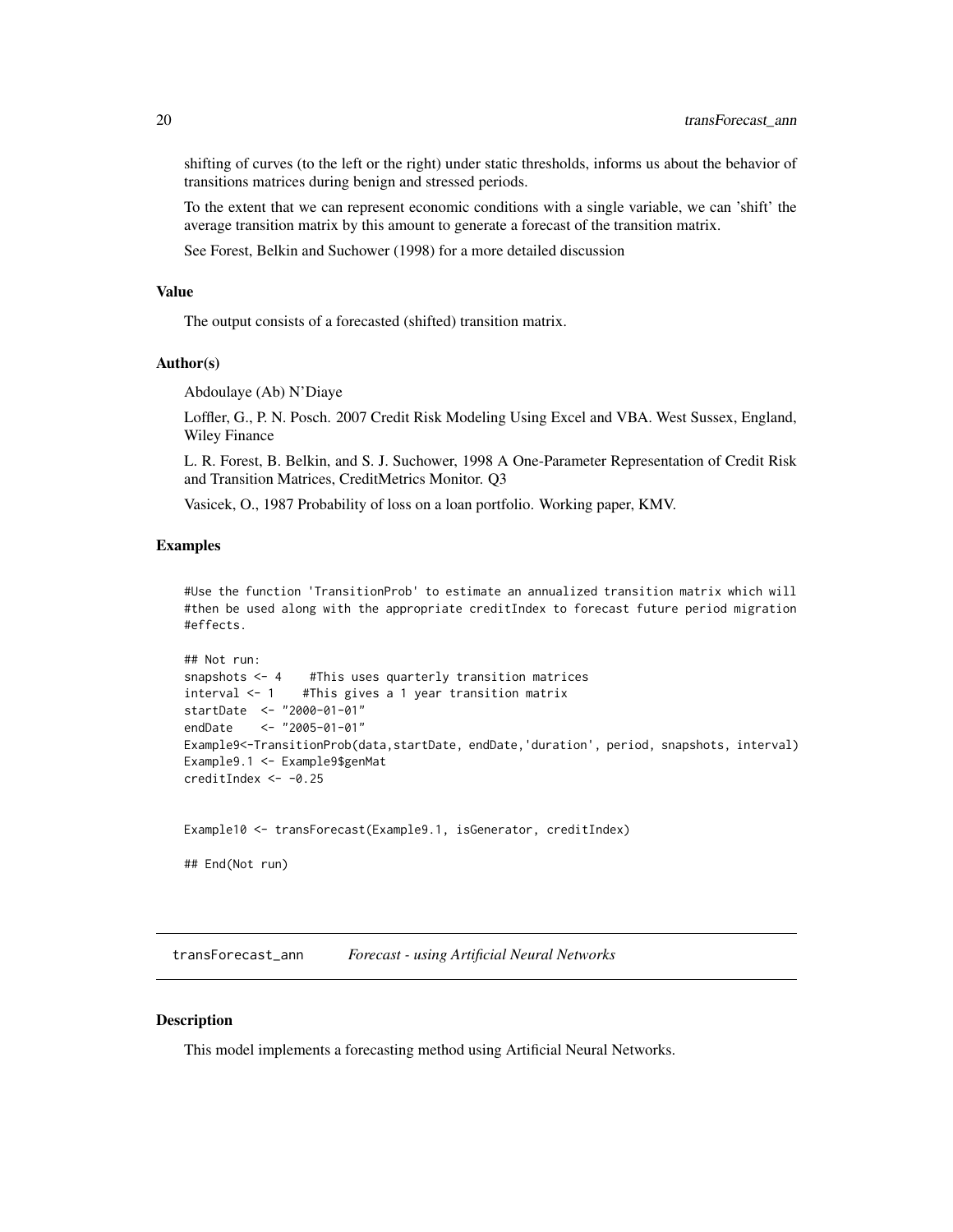# Usage

```
transForecast_ann(data, histData, predData_ann, startDate, endDate,
               method, interval, snapshots, defind, depVar, indVars, ratingCat,
                    pct, hiddenlayers,activation,stepMax,rept, calibration)
```
# Arguments

| data         | a table containing historical credit ratings data (i.e., credit migration data). A<br>dataframe of size nRecords x 3 where each row contains an ID (column 1), a<br>date (column 2), and a credit rating (column 3); The credit rating is the rating<br>assigned to the corresponding ID on the corresponding date. |
|--------------|---------------------------------------------------------------------------------------------------------------------------------------------------------------------------------------------------------------------------------------------------------------------------------------------------------------------|
| histData     | historical macroeconomic, financial and non-financial data.                                                                                                                                                                                                                                                         |
| predData_ann | forecasting data.                                                                                                                                                                                                                                                                                                   |
| startDate    | start date of the estimation time window, in string or numeric format.                                                                                                                                                                                                                                              |
| endDate      | end date of the estimation time window, in string or numeric format.                                                                                                                                                                                                                                                |
| method       | estimation algorithm, in string format. Valid values are 'duration' or 'cohort'.                                                                                                                                                                                                                                    |
| interval     | the length of the transition interval under consideration, in years. The default<br>value is 1, <i>i.e.</i> , <i>1-year transition probabilities are estimated.</i>                                                                                                                                                 |
| snapshots    | integer indicating the number of credit-rating snapshots per year to be consid-<br>ered for the estimation. Valid values are 1, 4, or 12. The default value is 1, <i>i.e.</i> ,<br>one snapshot per year. This parameter is only used in the 'cohort' algorithm.                                                    |
| defind       | Default Indicator                                                                                                                                                                                                                                                                                                   |
| depVar       | dependent variable, as a string.                                                                                                                                                                                                                                                                                    |
| indVars      | list containing the independent variables.                                                                                                                                                                                                                                                                          |
| ratingCat    | list containing the unique rating categories                                                                                                                                                                                                                                                                        |
| pct          | percent of data used in training dataset.                                                                                                                                                                                                                                                                           |
| hiddenlayers | a vector of integers specifying the number of hidden neurons (vertices) in each<br>layer.                                                                                                                                                                                                                           |
| activation   | activation function. strings, 'logistic' and 'tanh' are possible for the logistic<br>function and tangent hyperbolicus                                                                                                                                                                                              |
| stepMax      | the maximum steps for the training of the neural network. Reaching this maxi-<br>mum leads to a stop of the neural network's training process.                                                                                                                                                                      |
| rept         | the number of repetitions for the neural network's training.                                                                                                                                                                                                                                                        |
| calibration  | determines if code uses the caret package to find optimal parameter. 'Yes' and<br>'No'                                                                                                                                                                                                                              |

# Value

The output consists of a forecasted transition matrix using ANN.

# Author(s)

Abdoulaye (Ab) N'Diaye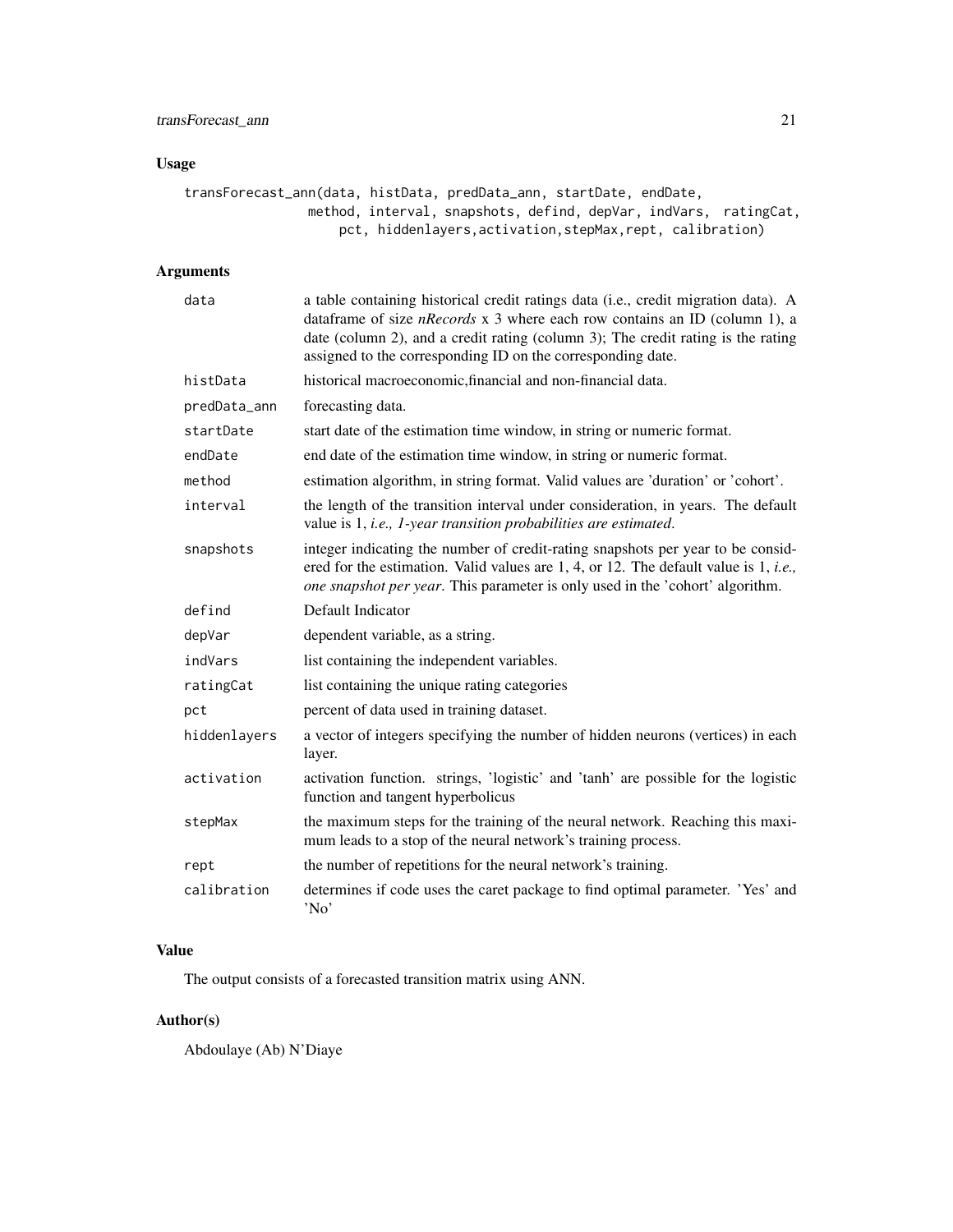# Examples

```
## Not run:
library(dplyr)
library(plyr)
library(Matrix)
for (i in c(24,25,26)) {
 tic()
 data <- data
 histData <- histData.normz
 predData_ann2 <- predData_ann_Baseline
 predData_ann2 <- subset(
   predData_ann2,
  X == i,
  select = c(Market.Volatility.Index..Level..normz
   )
 )
 indVars = c("Market.Volatility.Index..Level..normz"
 \lambdastartDate = "1991-08-16"
 endDate = "2007-08-16"
 depVar <- c("end_rating")
 pct <-1wgt <- "mCount"
 ratingCat <- c("A", "B", "C", "D", "E", "F", "G")
 defind <- "G"
 ratingCat <- as.numeric(factor(
  ratingCat,
  levels = c('A', 'B', 'C', 'D', 'E', 'F', 'G'),labels = c(1, 2, 3, 4, 5, 6, 7)))
 defind <- as.numeric(factor(
   defind,
   levels = c('A', 'B', 'C', 'D', 'E', 'F', 'G'),
   labels = c(1, 2, 3, 4, 5, 6, 7)))
 method = "cohort"
```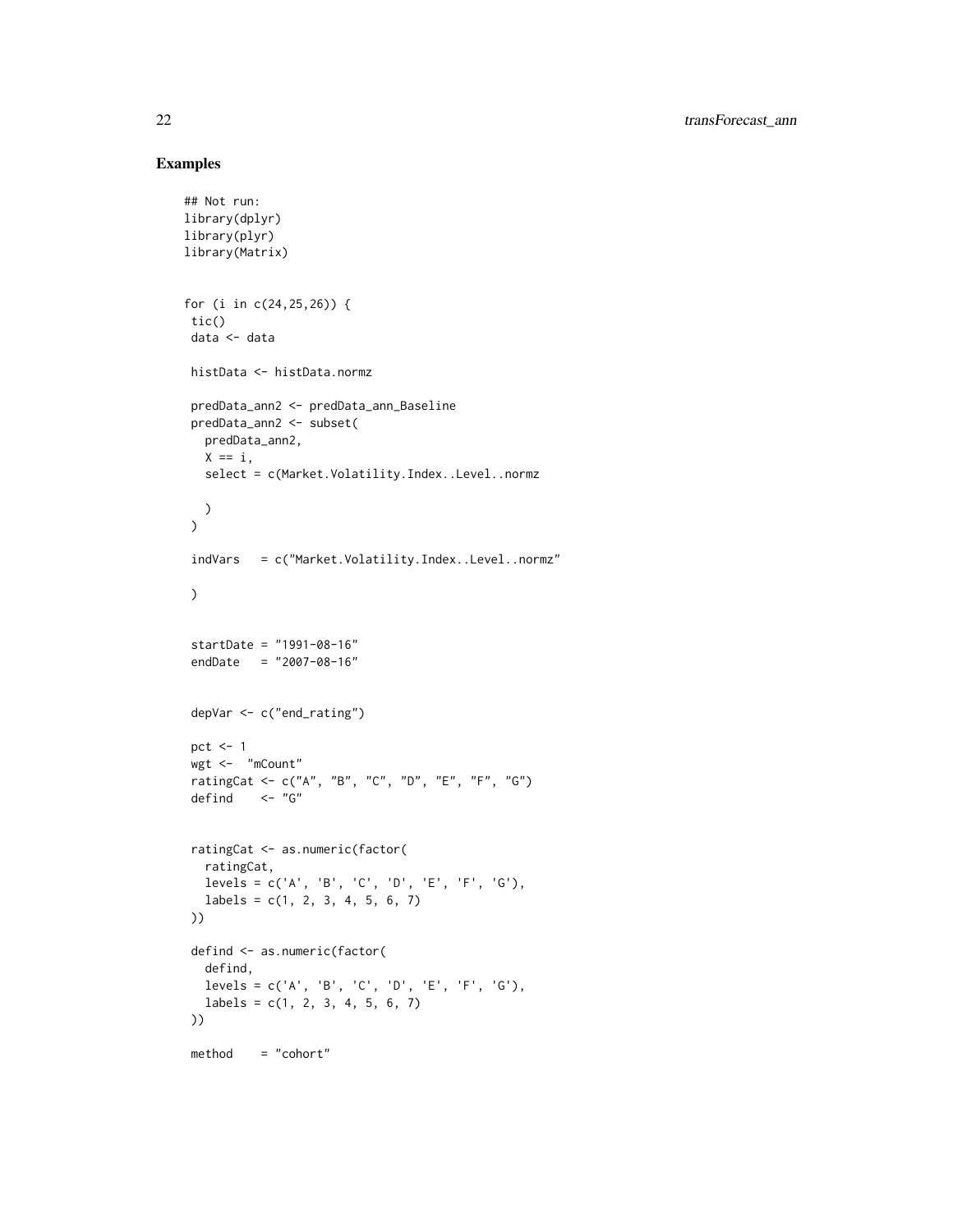# <span id="page-22-0"></span>transForecast\_lda 23

```
snapshots = 1
interval = 1hiddenlayers = c(1)
activation = "logistic"
stepMax = 1e9 \#increase to make sure the DNN converges
calibration = "FALSE"
rept = 1ann_TM <-
  transForecast_ann(
    data,
    histData,
    predData_ann2,
    startDate,
    endDate,
    method,
    interval,
    snapshots,
    defind,
    depVar,
    indVars,
    ratingCat,
    pct,
    hiddenlayers,
    activation,
    stepMax,
    rept,
    calibration
  )
print(ann_TM)
toc()
}
## End(Not run)
```
transForecast\_lda *Forecast - using Linear Discriminant Analysis*

#### Description

This model implements a forecasting method using Linear Discriminant Analysis.

# Usage

transForecast\_lda(data, histData, predData\_lda, startDate, endDate, method, interval, snapshots, defind, depVar, indVars, pct, ratingCat)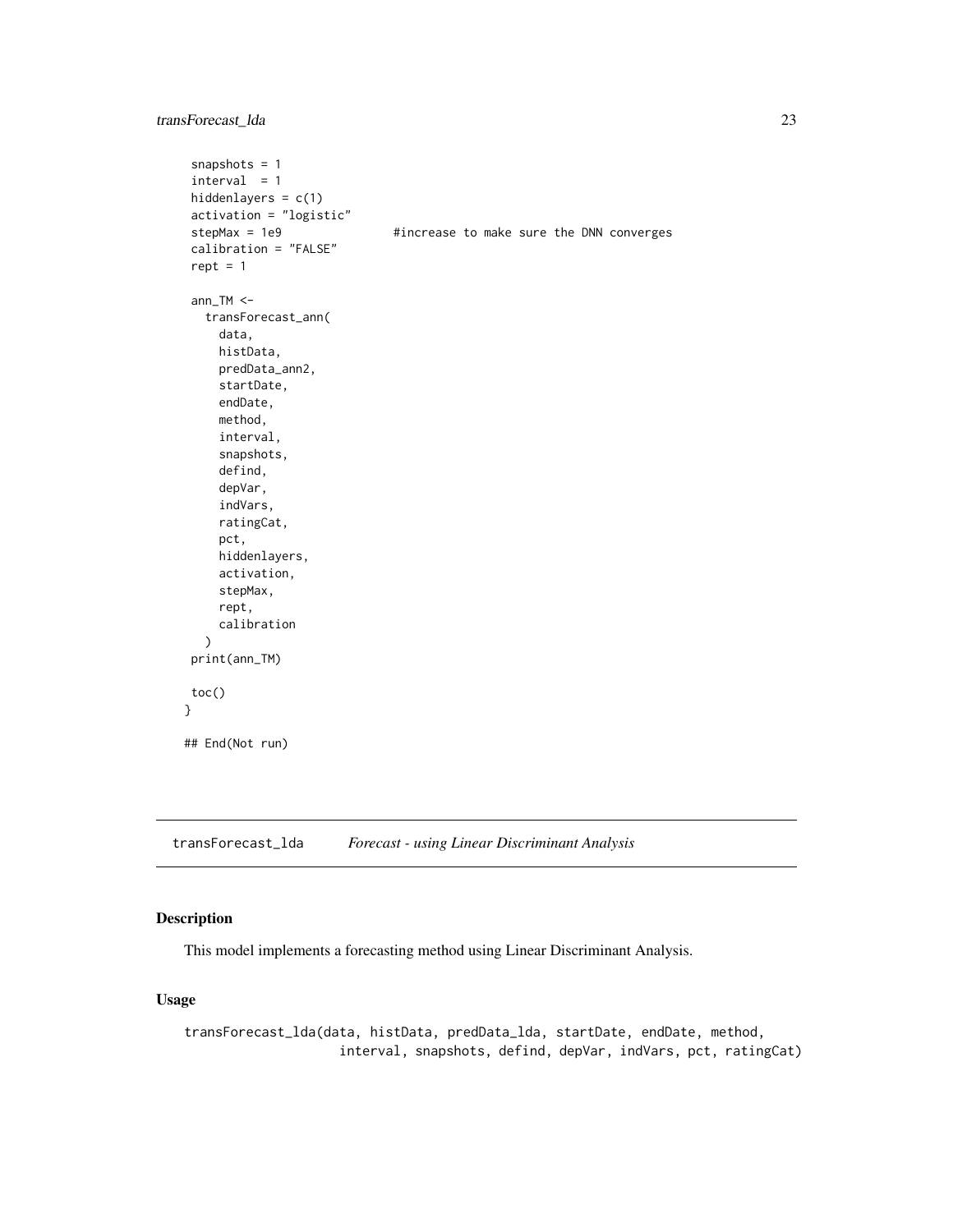# Arguments

| data         | a table containing historical credit ratings data (i.e., credit migration data). A<br>data frame of size <i>nRecords</i> $x$ 3 where each row contains an ID (column 1), a<br>date (column 2), and a credit rating (column 3); The credit rating is the rating<br>assigned to the corresponding ID on the corresponding date. |
|--------------|-------------------------------------------------------------------------------------------------------------------------------------------------------------------------------------------------------------------------------------------------------------------------------------------------------------------------------|
| histData     | historical macroeconomic, financial and non-financial data.                                                                                                                                                                                                                                                                   |
| predData_lda | forecasting data.                                                                                                                                                                                                                                                                                                             |
| startDate    | start date of the estimation time window, in string or numeric format.                                                                                                                                                                                                                                                        |
| endDate      | end date of the estimation time window, in string or numeric format.                                                                                                                                                                                                                                                          |
| method       | estimation algorithm, in string format. Valid values are 'duration' or 'cohort'.                                                                                                                                                                                                                                              |
| interval     | the length of the transition interval under consideration, in years. The default<br>value is 1, <i>i.e.</i> , <i>1-year transition probabilities are estimated.</i>                                                                                                                                                           |
| snapshots    | integer indicating the number of credit-rating snapshots per year to be consid-<br>ered for the estimation. Valid values are 1, 4, or 12. The default value is 1, <i>i.e.</i> ,<br>one snapshot per year. This parameter is only used in the 'cohort' algorithm.                                                              |
| defind       | Default Indicator                                                                                                                                                                                                                                                                                                             |
| depVar       | dependent variable, as a string.                                                                                                                                                                                                                                                                                              |
| indVars      | list containing the independent variables.                                                                                                                                                                                                                                                                                    |
| pct          | percent of data used in training dataset.                                                                                                                                                                                                                                                                                     |
| ratingCat    | list containing the unique rating caetgories                                                                                                                                                                                                                                                                                  |
|              |                                                                                                                                                                                                                                                                                                                               |

# Value

The output consists of a forecasted transition matrix.

# Author(s)

Abdoulaye (Ab) N'Diaye

# Examples

## Not run:

library(dplyr) library(plyr) library(Matrix)

for (i in c(24, 25, 26)) {  $data < - data$ histData <- histData.normz

predData\_lda2 <- predData\_lda\_Baseline predData\_lda2 <- subset(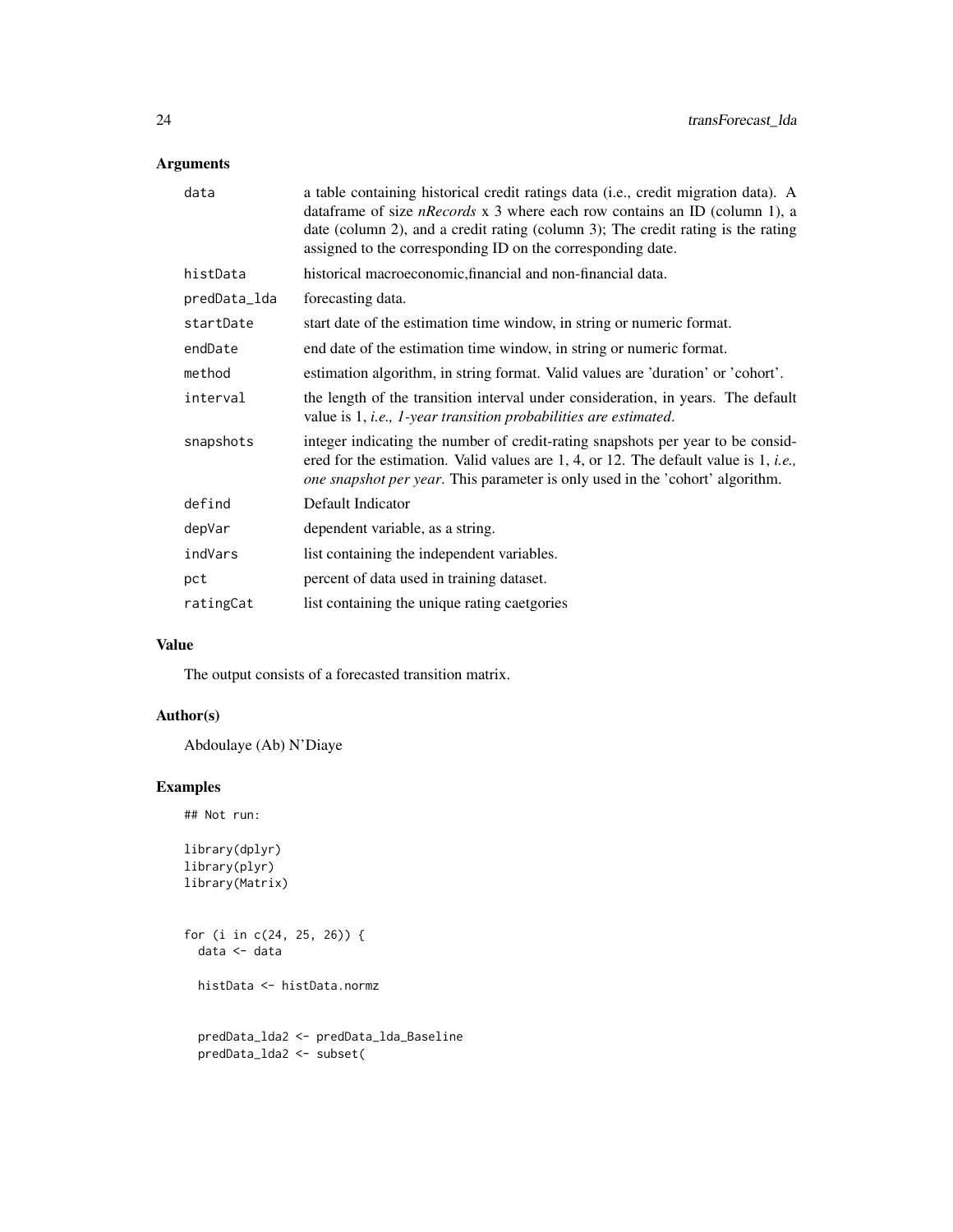```
predData_lda2,
   X == i,select = c(Market.Volatility.Index..Level..normz
   )
  \overline{)}indVars = c("Market.Volatility.Index..Level..normz"
  \mathcal{L}startDate = "1991-08-16"
  endDate = "2007-08-16"
  depVar <- c("end_rating")
  pct <-1wgt <- "mCount"
  ratingCat <- c("A", "B", "C", "D", "E", "F", "G")
  defind <- "G"
  method = "cohort"snapshots = 1
  interval = 1lda_TM <-
   transForecast_lda(
      data,
     histData,
      predData_lda2,
      startDate,
      endDate,
     method,
      interval,
      snapshots,
      defind,
      depVar,
      indVars,
      pct,
     ratingCat
   )
  print(lda_TM)
}
## End(Not run)
```
transForecast\_mnl *Forecast - using Multinomial Logistic Regression*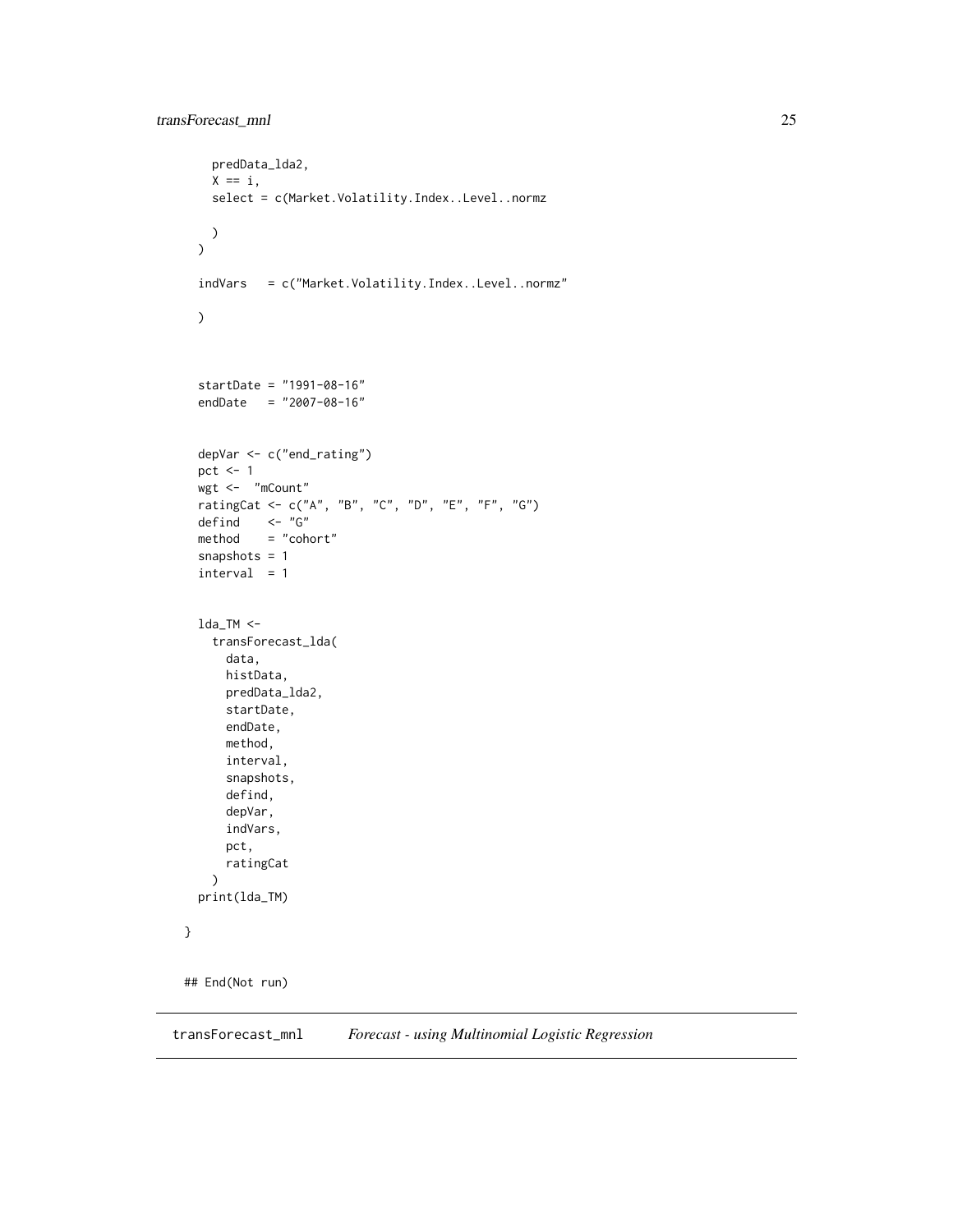#### Description

This model implements a forecasting method using multinomial logistic regression (also known as Softmax Regression in machine learning parlance).

#### Usage

```
transForecast_mnl(data, histData, predData_mnl, startDate, endDate, method,
                    interval,snapshots, defind,ref, depVar, indVars, ratingCat, wgt)
```
#### Arguments

| data         | a table containing historical credit ratings data (i.e., credit migration data). A<br>data frame of size <i>nRecords</i> $x$ 3 where each row contains an ID (column 1), a<br>date (column 2), and a credit rating (column 3); The credit rating is the rating<br>assigned to the corresponding ID on the corresponding date. |
|--------------|-------------------------------------------------------------------------------------------------------------------------------------------------------------------------------------------------------------------------------------------------------------------------------------------------------------------------------|
| histData     | historical macroeconomic, financial and non-financial data.                                                                                                                                                                                                                                                                   |
| predData_mnl | forecasting data.                                                                                                                                                                                                                                                                                                             |
| startDate    | start date of the estimation time window, in string or numeric format.                                                                                                                                                                                                                                                        |
| endDate      | end date of the estimation time window, in string or numeric format.                                                                                                                                                                                                                                                          |
| method       | estimation algorithm, in string format. Valid values are 'duration' or 'cohort'.                                                                                                                                                                                                                                              |
| interval     | the length of the transition interval under consideration, in years. The default<br>value is 1, i.e., 1-year transition probabilities are estimated.                                                                                                                                                                          |
| snapshots    | integer indicating the number of credit-rating snapshots per year to be consid-<br>ered for the estimation. Valid values are 1, 4, or 12. The default value is 1, <i>i.e.</i> ,<br><i>one snapshot per year.</i> This parameter is only used in the 'cohort' algorithm.                                                       |
| defind       | Default Indicator                                                                                                                                                                                                                                                                                                             |
| ref          | base or reference category for the dependent variable.                                                                                                                                                                                                                                                                        |
| depVar       | dependent variable, as a string.                                                                                                                                                                                                                                                                                              |
| indVars      | list containing the independent variables                                                                                                                                                                                                                                                                                     |
| ratingCat    | list containing the unique rating categories                                                                                                                                                                                                                                                                                  |
| wgt          | weights                                                                                                                                                                                                                                                                                                                       |

#### Details

Multinomial logistic regression is a simple extension of binary logistic regression that allows for more than two categories of the dependent or outcome variable. Whereas, a binary logistic regression model compares one dichotomy, the multinomial logistic regression model compares a number of dichotomies. Like binary logistic regression, multinomial logistic regression uses maximum likelihood estimation to evaluate the probability of categorical membership.

Assume there are 1,2,3 ...K groups in a dataset, and group 1 is the one chosen as the reference category. The logistic model states that the probability of falling into group j given the set of predictor values x is given by the general expression

$$
P(y = k|X) = \frac{exp(X\beta_k)}{1 + \sum_{j=2}^{N} exp(X\beta_j)}
$$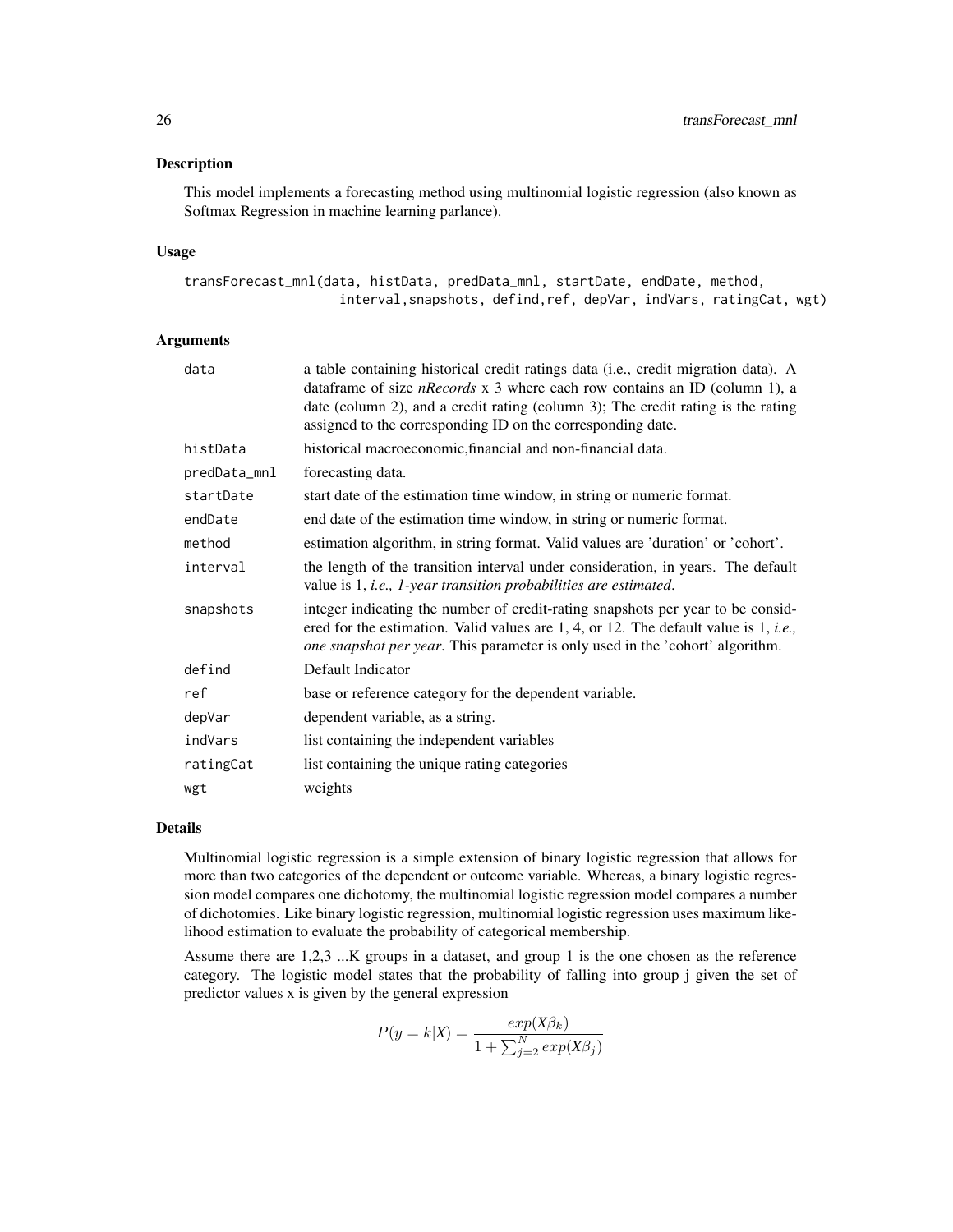transForecast\_mnl 27

# Value

The output consists of a forecasted transition matrix.

# Author(s)

Abdoulaye (Ab) N'Diaye

# Examples

```
## Not run:
```

```
library(dplyr)
library(plyr)
library(Matrix)
```

```
for (i in c(24, 25, 26)) {
  data <- data
  attach(data)
  data2 <- data[order(ID, Date),]
  detach(data)
  data <- data2
  rm(data2)
  histData <- histData
  predData_mnl2 <- predData_mnl_Baseline
  predData_mnl2 <- subset(
   predData_mnl,
   X == i,
   select = c(Market.Volatility.Index..Level.,
               D_B,
               D_C,
               D_D,
               DE,
               D_F,
               D_G
   )
  \lambdaindVars = c("Market.Volatility.Index..Level."
  )
  startDate = "1991-08-16"
```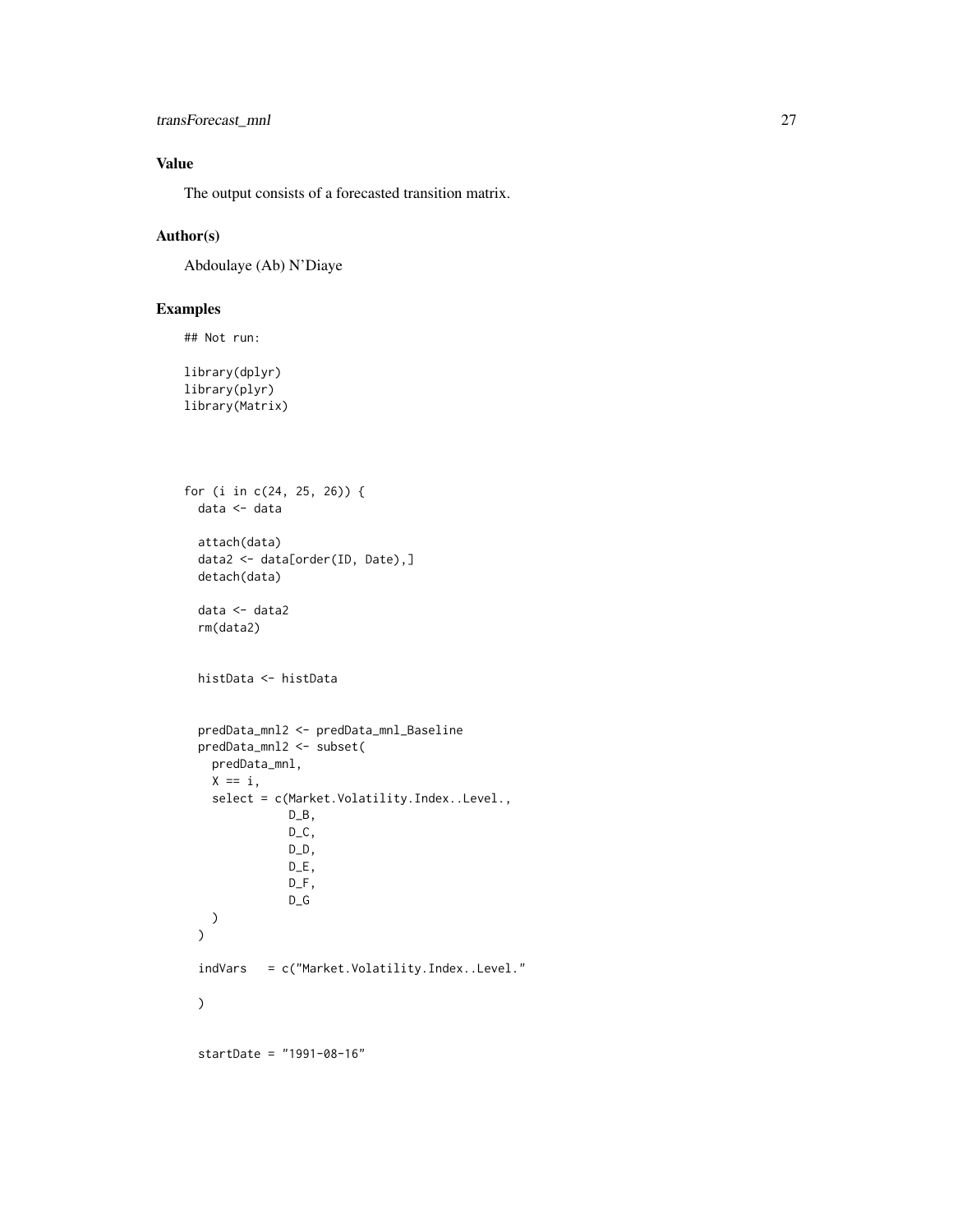```
endDate = "2007-08-16"
 method = "cohort"
 snapshots = 1
 interval = 1ref = 'A'depVar = c("end\_rating")ratingCat = c("A", "B", "C", "D", "E", "F", "G", "N")
 defind = "N"wgt = "mCount"transForecast_mnl_out <-
   transForecast_mnl(
     data,
     histData,
     predData_mnl2,
     startDate,
     endDate,
     method,
     interval,
     snapshots,
     defind,
     ref,
     depVar,
     indVars,
     ratingCat,
     wgt
   )
 output <- transForecast_mnl_out$mnl_Predict
 print(output)
}
## End(Not run)
```
transForecast\_svm *Forecast - using Support Vector Machines*

# Description

This model implements a forecasting method using Support Vector Machines.

# Usage

```
transForecast_svm(data, histData, predData_svm, startDate, endDate,
               method, interval, snapshots, defind, depVar, indVars, ratingCat,
                pct, tuning, kernelType, cost, cost.weights, gamma, gamma.weights)
```
<span id="page-27-0"></span>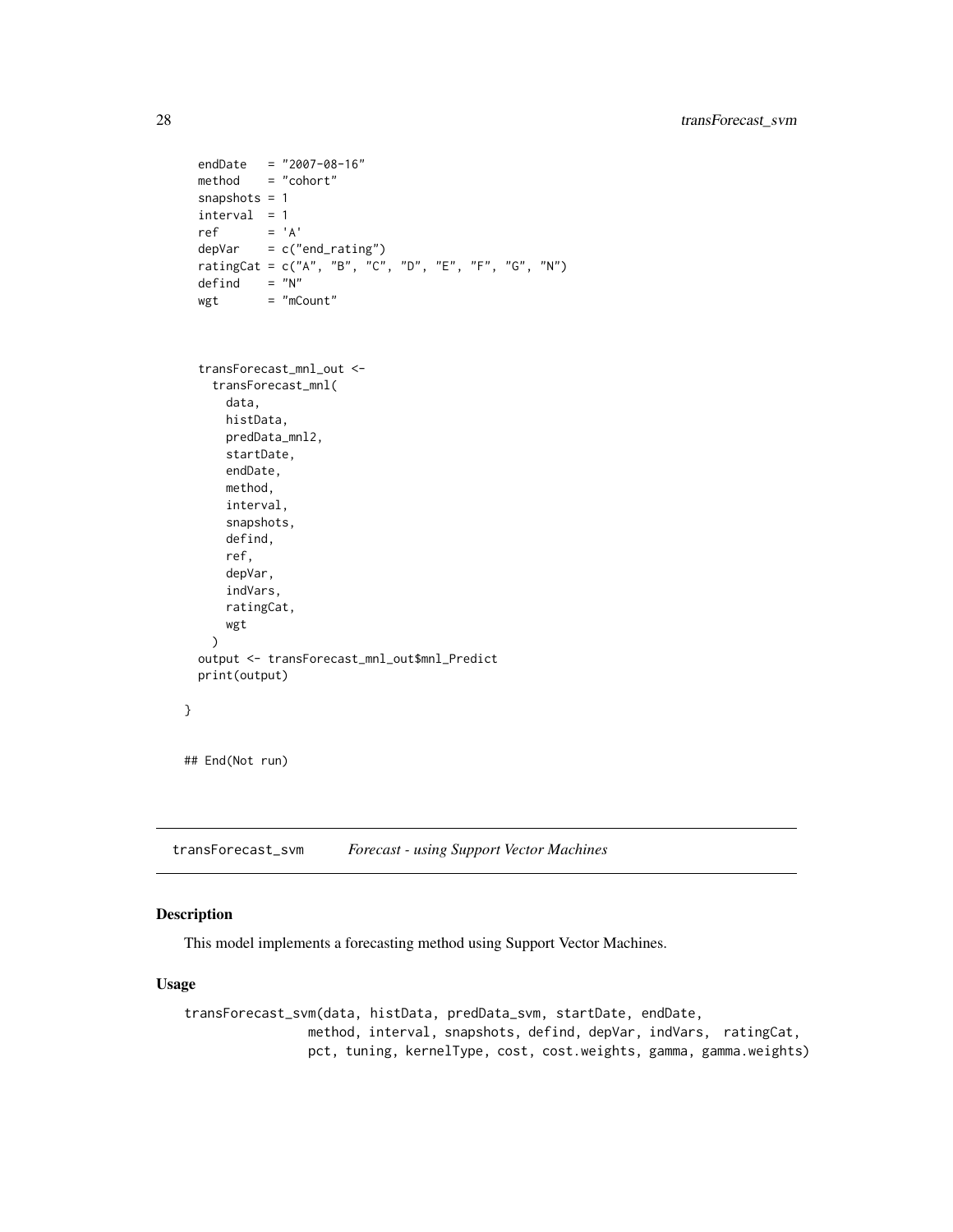# Arguments

| data         | a table containing historical credit ratings data (i.e., credit migration data). A<br>dataframe of size <i>nRecords</i> $x$ 3 where each row contains an ID (column 1), a<br>date (column 2), and a credit rating (column 3); The credit rating is the rating<br>assigned to the corresponding ID on the corresponding date. |
|--------------|------------------------------------------------------------------------------------------------------------------------------------------------------------------------------------------------------------------------------------------------------------------------------------------------------------------------------|
| histData     | historical macroeconomic, financial and non-financial data.                                                                                                                                                                                                                                                                  |
| predData_svm | forecasting data.                                                                                                                                                                                                                                                                                                            |
| startDate    | start date of the estimation time window, in string or numeric format.                                                                                                                                                                                                                                                       |
| endDate      | end date of the estimation time window, in string or numeric format.                                                                                                                                                                                                                                                         |
| method       | estimation algorithm, in string format. Valid values are 'duration' or 'cohort'.                                                                                                                                                                                                                                             |
| interval     | the length of the transition interval under consideration, in years. The default<br>value is 1, i.e., 1-year transition probabilities are estimated.                                                                                                                                                                         |
| snapshots    | integer indicating the number of credit-rating snapshots per year to be consid-<br>ered for the estimation. Valid values are 1, 4, or 12. The default value is 1, <i>i.e.</i> ,<br>one snapshot per year. This parameter is only used in the 'cohort' algorithm.                                                             |
| defind       | Default Indicator                                                                                                                                                                                                                                                                                                            |
| depVar       | dependent variable, as a string.                                                                                                                                                                                                                                                                                             |
| indVars      | list containing the independent variables.                                                                                                                                                                                                                                                                                   |
| ratingCat    | list containing the unique rating caetgories                                                                                                                                                                                                                                                                                 |
| pct          | percent of data used in training dataset.                                                                                                                                                                                                                                                                                    |
| tuning       | perform tuning. If tuning='TRUE' tuning is perform. If tuning='FALSE' tuning<br>is not performed                                                                                                                                                                                                                             |
| kernelType   |                                                                                                                                                                                                                                                                                                                              |
|              | the kernel used in training and predicting (see Package e1071 for more detail)                                                                                                                                                                                                                                               |
| cost         | cost of constraints violation (default: 1) it is the 'C' constant of the regulariza-<br>tion term in the Lagrange formulation.                                                                                                                                                                                               |
| cost.weights | vector containing tuning parameters for cost                                                                                                                                                                                                                                                                                 |
| gamma        | parameter needed for all kernels except linear (default: 1/(data dimension))                                                                                                                                                                                                                                                 |

# Value

The output consists of a forecasted transition matrix using SVM.

# Author(s)

Abdoulaye (Ab) N'Diaye

# Examples

## Not run: library(dplyr) library(plyr) library(Matrix)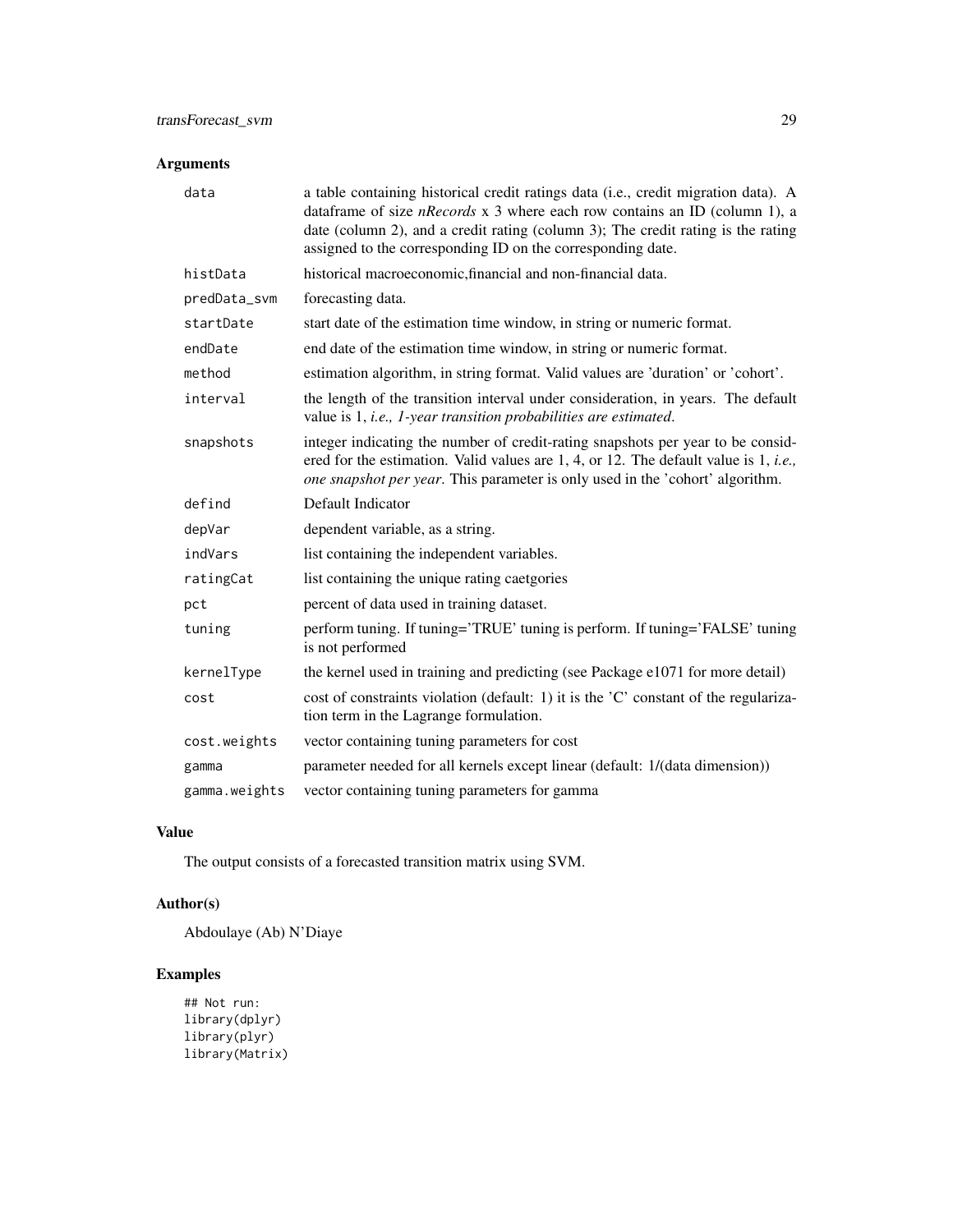```
for (i in c(24, 25, 26)) {
print(paste("RUN-",i,sep=""))
data <- data
histData <- histData.normz
predData_svm2 <- predData_svm_Baseline
predData_svm2 <- subset(
  predData_svm2,
  X == i,
  select = c(Market.Volatility.Index..Level..normz
 )
\lambdaindVars = c("Market.Volatility.Index..Level..normz"
\mathcal{L}startDate = "1991-08-16"
endDate = "2007-08-16"
depVar <- c("end_rating")
pct <-1wgt <- "mCount"
ratingCat <- c("A", "B", "C", "D", "E", "F", "G")
defind <- "G"
lstCategoricalVars <- c("end_rating")
tuning <- "FALSE"
cost < -0.01gamma <- 0.01
cost.weights <- c(0.01, 0.05, 0.1, 0.25, 10, 50, 100)
gamma.weights <- c(0.01, 0.05, 0.1, 0.25, 10, 50, 100)
kernelType <- "sigmoid"
method = "cohort"
snapshots = 1
interval = 1svm_TM <-
  transForecast_svm(
    data,
    histData,
    predData_svm2,
    startDate,
    endDate,
```
library(tictoc)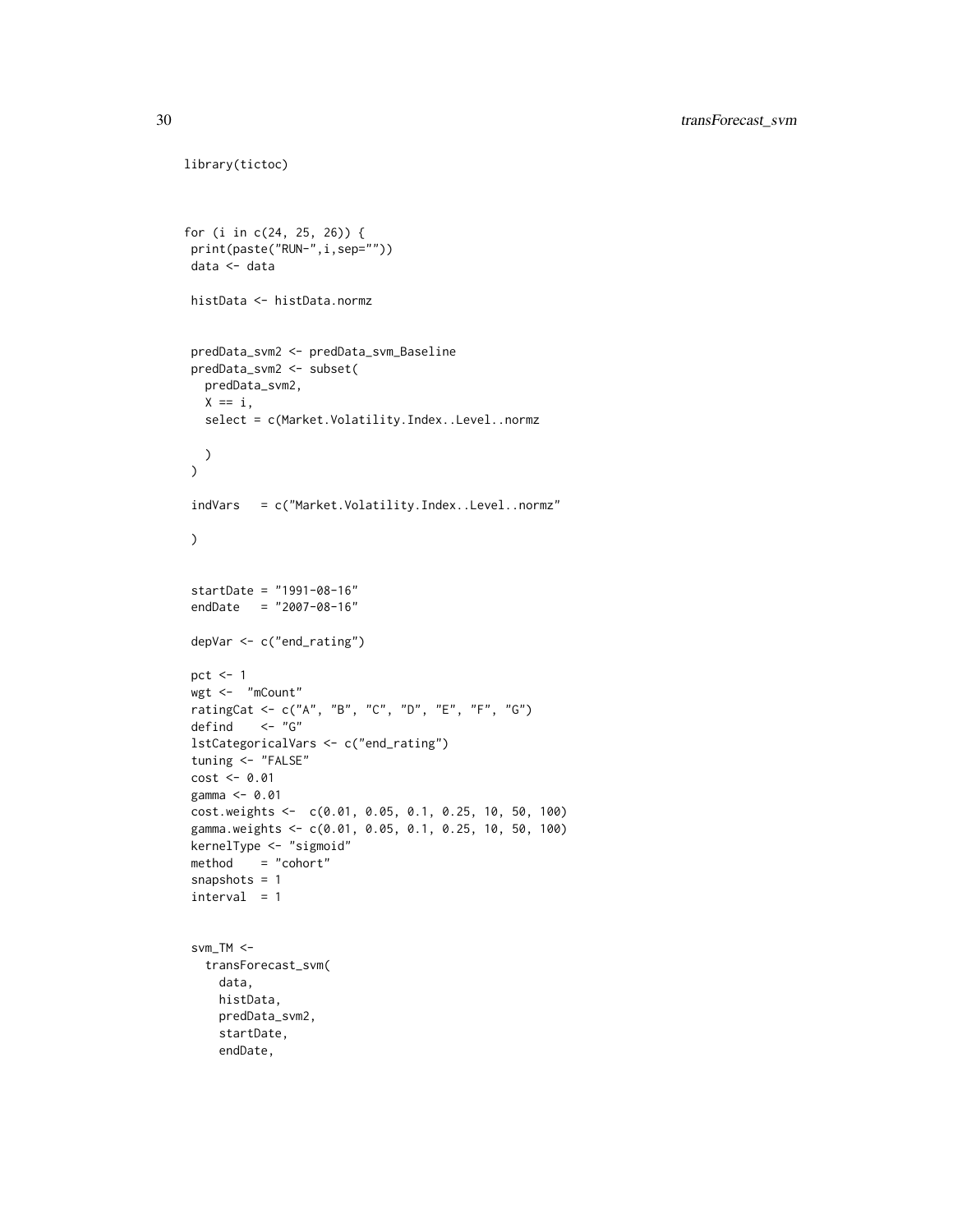# <span id="page-30-0"></span>TransitionProb 31

```
method,
    interval,
    snapshots,
    defind,
    depVar,
    indVars,
    ratingCat,
    pct,
    tuning,
    kernelType,
    cost,
    cost.weights,
    gamma,
    gamma.weights
  )
print(svm_TM)
```
}

## End(Not run)

TransitionProb *Estimation of credit transition probabilities*

# Description

This function is used to estimate transition probabilities and counts given historical credit data (a.k.a., credit migration data).

#### Usage

TransitionProb(dataTM, startDate, endDate, method, snapshots, interval)

# Arguments

| dataTM    | a table containing historical credit ratings data (i.e., credit migration data). A<br>data frame of size <i>nRecords</i> $x$ 3 where each row contains an ID (column 1), a<br>date (column 2), and a credit rating (column 3); The credit rating is the rating<br>assigned to the corresponding ID on the corresponding date. |
|-----------|-------------------------------------------------------------------------------------------------------------------------------------------------------------------------------------------------------------------------------------------------------------------------------------------------------------------------------|
| startDate | start date of the estimation time window, in string or numeric format. The default<br>start date is the earliest date in 'data'.                                                                                                                                                                                              |
| endDate   | end date of the estimation time window, in string or numeric format. The default<br>end date is the latest date in 'data'. The end date cannot be a date before the start<br>date.                                                                                                                                            |
| method    | estimation algorithm, in string format. Valid values are 'duration' or 'cohort'.                                                                                                                                                                                                                                              |
| snapshots | integer indicating the number of credit-rating snapshots per year to be consid-<br>ered for the estimation. Valid values are 1, 4, or 12. The default value is 1, <i>i.e.</i> ,<br><i>one snapshot per year.</i> This parameter is only used in the 'cohort' algorithm.                                                       |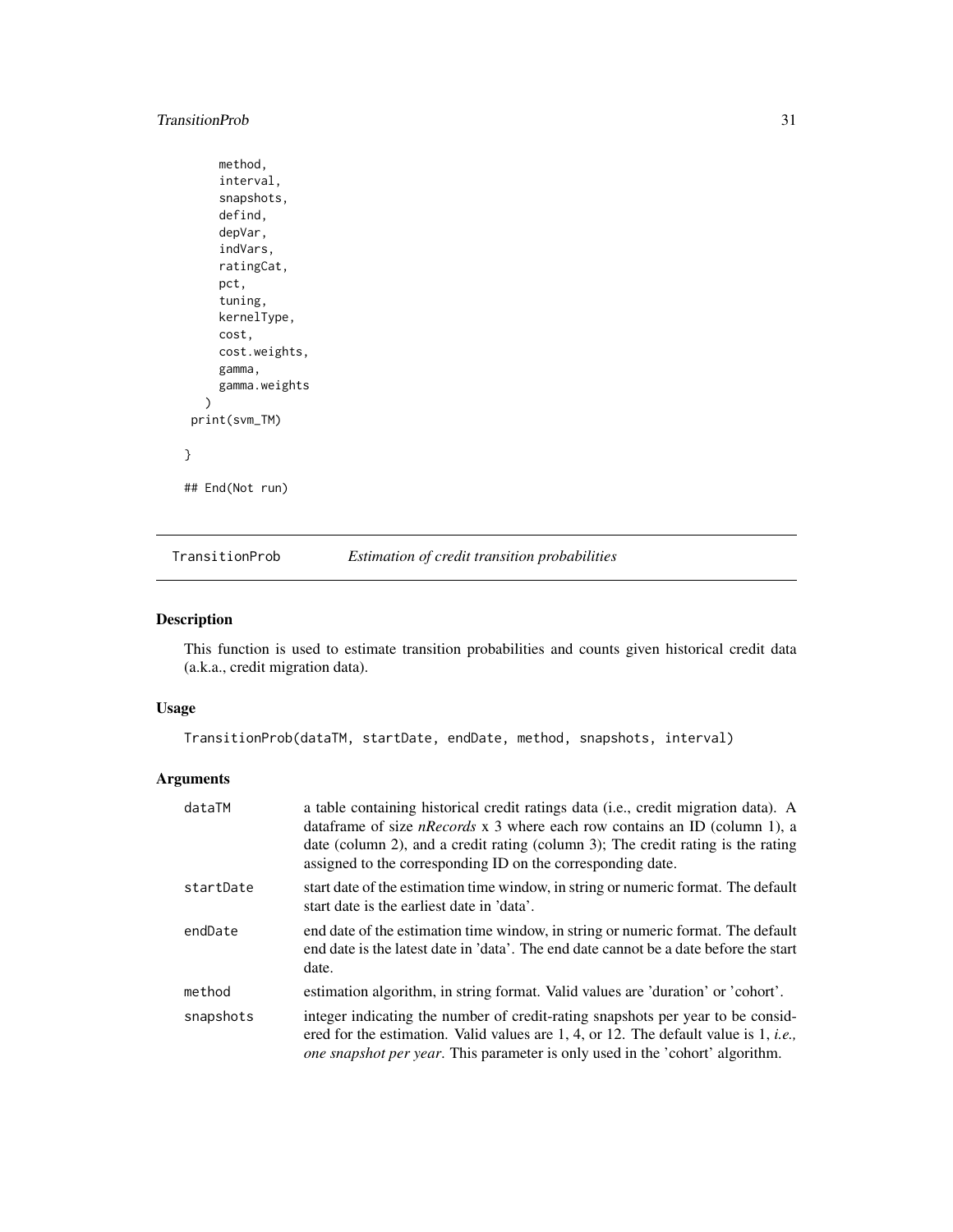interval the length of the transition interval under consideration, in years. The default value is 1, *i.e., 1-year transition probabilities are estimated*.

#### Details

The two most commonly used methods to estimate credit transition matrices are the cohort (discrete time) and duration (continuous time) methods.

Cohort Method (Discrete-time Markov Chains) - The method most commlonly used by rating agencies is the cohort method. Let  $P_{ij}(\Delta t)$  be the probability of migrating from grade i to j over a specified time period  $\Delta t$ . An estimate of the transition probability of a 1 year horizon where  $\Delta t = 1$ year is thus:

$$
P_{ij}(\Delta t) = \frac{N_{ij}}{N_i}
$$

where  $N_i$  = number of firms in rating category i at the beginning of the horizon, and  $N_{ij}$  = the number of firms that migrated to grade  $j$  by horizon-end.

It is important to note that any rating change activity which occurs within the period  $\Delta t$  is ignored, thus leading to information loss.

Duration Method (Continuous-time Markov Chains) - A time homogenous continuous-time Markov chain in a sense uses all of the available information and is specified using a  $(KxK)$  generator matrix estimated via the maximum likelihood estimator

$$
\lambda_{ij} = \frac{N_{ij}(T)}{\int_T^0 Y_i(s)ds}
$$

where  $Y_i(s)$  is the number of firms in rating class i at time s and  $N_{ij}(T)$  is the total number of transitions over the period from i to j, where  $i \neq j$ .

#### Value

Returns the following objects:

| sampleTotals | a list containing the following count components:                                                                                                                                                                                                                                                                                                   |
|--------------|-----------------------------------------------------------------------------------------------------------------------------------------------------------------------------------------------------------------------------------------------------------------------------------------------------------------------------------------------------|
| totalsVec    | A vector of size <i>1-by-nRatings</i> . For 'duration' calculations, the vector stores the<br>total time spent on <i>rating i</i> . For 'cohort' calculations, the vector stores the initial<br>counts (start vector) in <i>rating i.</i>                                                                                                           |
| totalsMat    | A matrix of size <i>nRatings-by-nRatings</i> . For 'duration' calculations, the matrix<br>contains the total transitions observed out of <i>rating i</i> into <i>rating j</i> (all the diag-<br>onal elements are zero). For 'cohort' calculations, the matrix contains the total<br>transitions observed from <i>rating i</i> to <i>rating j</i> . |
| algorithm    | A character vector with values 'duration' or 'cohort'.                                                                                                                                                                                                                                                                                              |
| transMat     | Matrix of transition probabilities in percent. The size of the transition matrix is<br>nRatings-by-nRatings.                                                                                                                                                                                                                                        |
| genMat       | Generator Matrix. use only with duration method                                                                                                                                                                                                                                                                                                     |

#### Author(s)

Abdoulaye (Ab) N'Diaye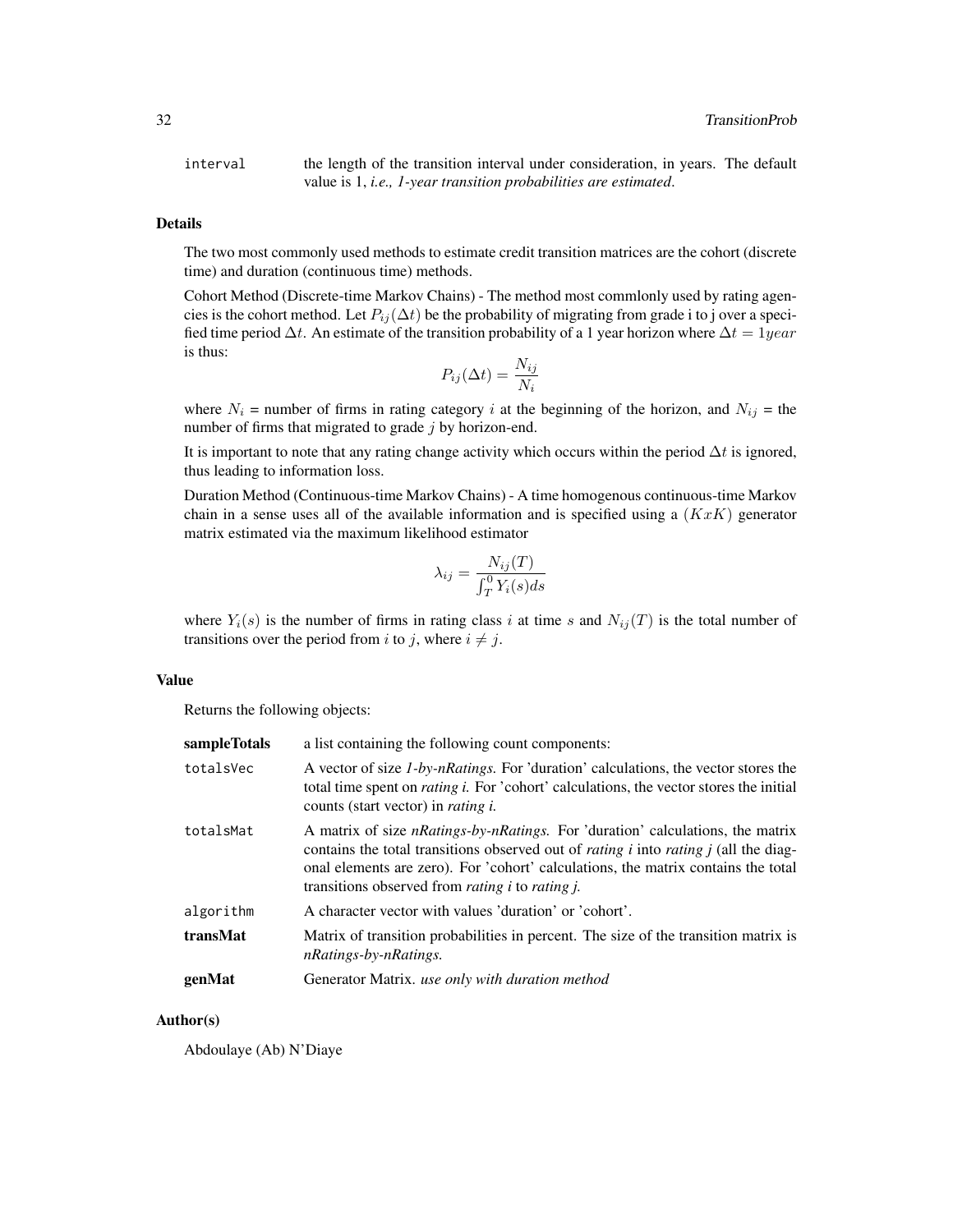#### TransitionProb 33

#### References

Jafry, Y. and Schuermann, T. 2003 Metrics for Comparing Credit Migration Matrices, Wharton Financial Institutions Working Paper 03-08.

Lando, D., Skodeberg, T. M. 2002 Analyzing Rating Transitions and Rating Drift with Continuous Observations, Journal of Banking and Finance 26, No. 2-3, 423-444

MathWorld.com (2011). Matlab Central <http://www.mathworks.com/matlabcentral/>. Mathtools.net <http://www.mathtools.net/>.

Schuermann, T. and Hanson, S. 2004 Estimating Probabilities of Default, Staff Report No. 190, Federal Reserve Bank of New York,

#### Examples

```
## Not run:
#Example 1:
#When start date and end date are not specified, the entire dataset is used and the package
#performs TTC calculations. Equally when snapshots and interval are not specified the defaults
#are 1.
snapshots <- 0
interval <- 0
startDate <- 0
endDate <- 0
Example1<-TransitionProb(dataTM,startDate,endDate,'cohort', snapshots, interval)
#Example 2:
#using the duration method the time window of interest are specified 2-year period from the
#beginning of 2000 to the beginning of 2002 snapshots and interval are not specified.
snapshots <-0interval <- 0
startDate <- "2000-01-01"
endDate <- "2002-01-01"
Example2<-TransitionProb(dataTM,startDate, endDate,'duration', snapshots, interval)
#Example 3:
#using the cohort method the time window of interest are specified 5-year period from the
#beginning of 2000 to the beginning of 2005 snapshots and interval are not specified.
snapshots <- 0
interval <- 0
startDate <- "2000-01-01"
endDate <- "2005-01-01"
Example3<-TransitionProb(dataTM,startDate, endDate,'cohort', snapshots, interval)
#Example 4:
#assume that the time window of interest is the 5-year period from the beginning of 2000 to
```
#the beginning of 2005. We want to estimate 1-year transition probabilities using quarterly #snapshots using cohort method. snapshots <- 4 #This uses quarterly transition matrices interval <- 1 #This gives a 1 year transition matrix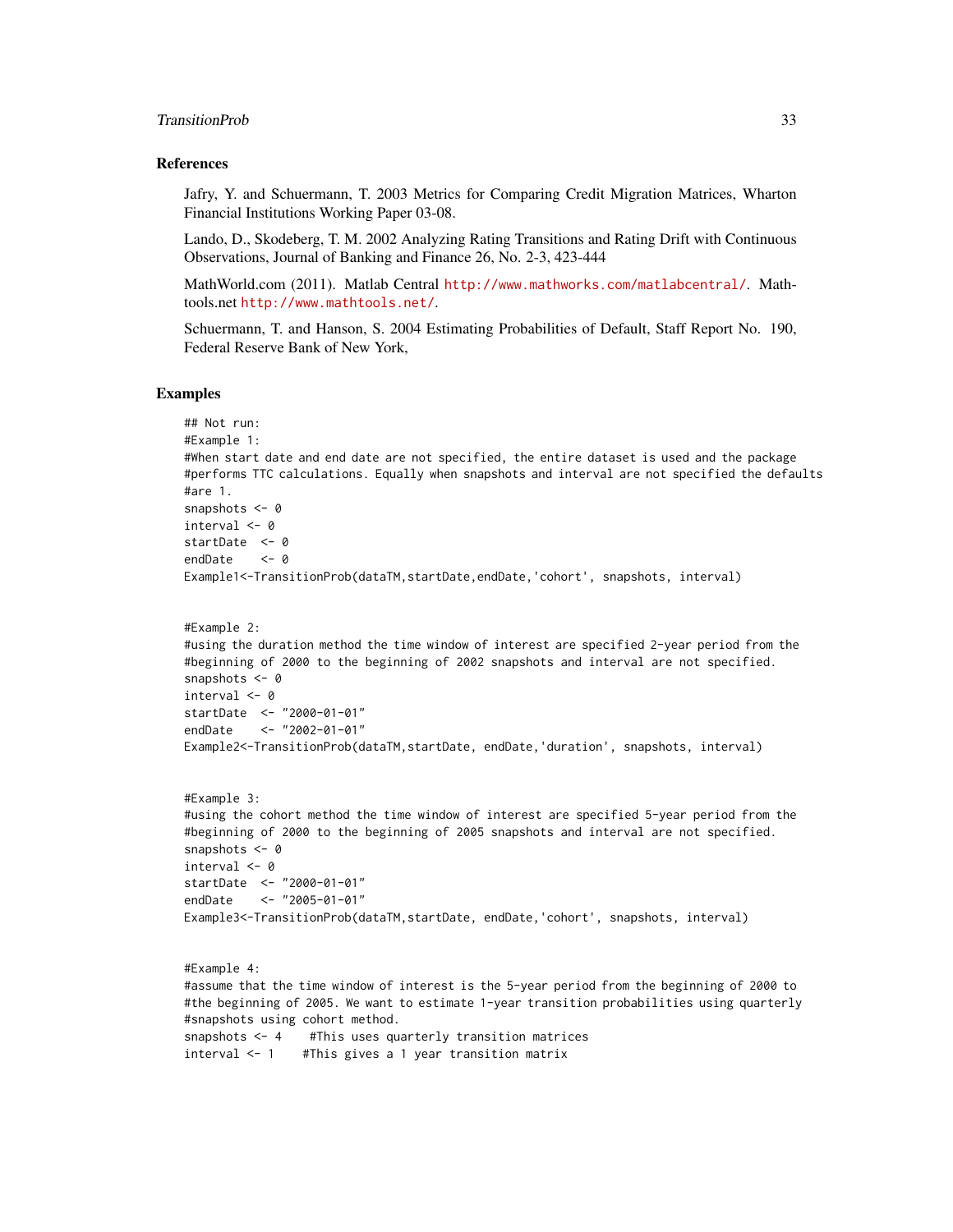```
startDate <- "2000-01-01"
endDate <- "2005-01-01"
Example4<-TransitionProb(dataTM,startDate, endDate,'cohort', snapshots, interval)
#Example 5:
#assume that the time window of interest is the 5-year period from the beginning of 2000 to
#the beginning of 2005. We want to estimate a 2-year transition probabilities using quarterly
#snapshots using cohort method.
snapshots <- 4 #This uses quarterly transition matrices
interval <- 2 #This gives a 2 years transition matrix
startDate <- "2000-01-01"
endDate <- "2005-01-01"
Example5<-TransitionProb(dataTM,startDate, endDate,'cohort', snapshots, interval)
#Example 6:
#assume that the time window of interest is the 2-year period from the beginning of 2000 to
#the beginning of 2005. We want to estimate 1-year transition probabilities using quarterly
#snapshots using duration method.
snapshots <- 4 #This uses quarterly transition matrices
interval <- 1 #This gives a 1 year transition matrix
startDate <- "2000-01-01"
endDate <- "2002-01-01"
Example6<-TransitionProb(dataTM,startDate, endDate,'duration', snapshots, interval)
#Example 7:
#assume that the time window of interest is the 5-year period from the beginning of 2000 to
#the beginning of 2005. We want to estimate 1-year transition probabilities using monthly
#snapshots using cohort method.
snapshots <- 12 #This uses monthly transition matrices
interval <- 1 #This gives a 1 year transition matrix
startDate <- "2000-01-01"
endDate <- "2005-01-01"
Example7<-TransitionProb(dataTM,startDate, endDate,'cohort', snapshots, interval)
#Example 8:
#assume that the time window of interest is the 5-year period from the beginning of 2000 to
#the beginning of 2005. We want to estimate 1-year transition probabilities using annual
#snapshots using cohort method.
snapshots <- 1 #This uses annual transition matrices
interval <- 1 #This gives a 1 year transition matrix
startDate <- "2000-01-01"
endDate <- "2005-01-01"
Example8<-TransitionProb(dataTM,startDate, endDate,'cohort', snapshots, interval)
```
## End(Not run)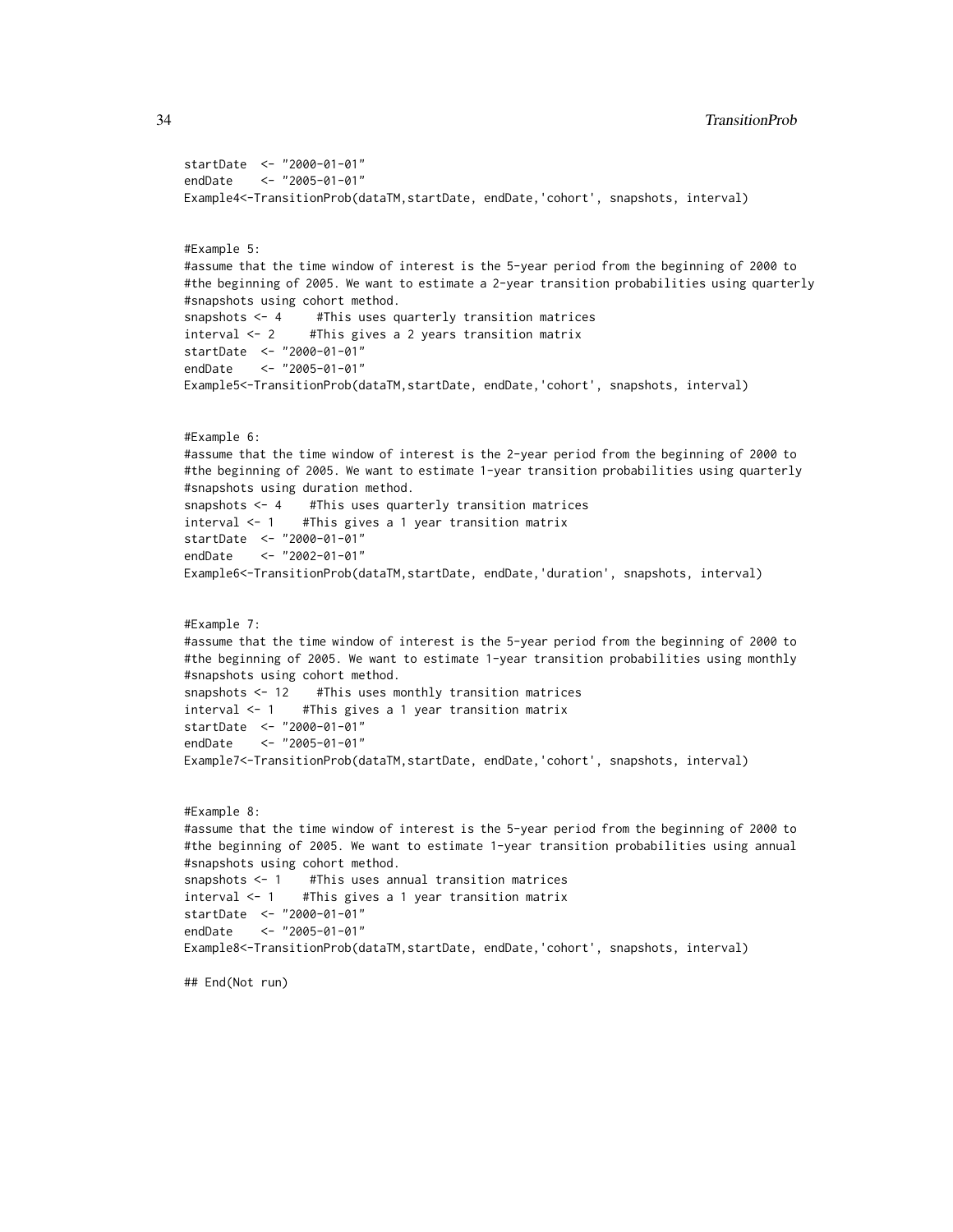<span id="page-34-0"></span>transitionprobbytotals

*estimate of transition probabilities.*

# Description

estimation of transition probabilities using a transition counts and start vector.

# Usage

```
transitionprobbytotals(idTotCnt,snapshots,interval,method)
```
# Arguments

| idTotCnt  | a list structure containing $m$ -by-m matrices of transition counts, $1$ -by-m vectors<br>start counts, and a string with values 'duration' or 'cohort'.                                                                                                                |
|-----------|-------------------------------------------------------------------------------------------------------------------------------------------------------------------------------------------------------------------------------------------------------------------------|
| snapshots | integer indicating the number of credit-rating snapshots per year to be consid-<br>ered for the estimation. Valid values are 1, 4, or 12. The default value is 1, <i>i.e.</i> ,<br><i>one snapshot per year.</i> This parameter is only used in the 'cohort' algorithm. |
| interval  | the length of the transition interval under consideration, in years. The default<br>value is 1, <i>i.e.</i> , <i>1-year transition probabilities are estimated.</i>                                                                                                     |
| method    | estimation algorithm, in string format. Valid values are 'duration' or 'cohort'.                                                                                                                                                                                        |

# Value

Returns *m-by-m* matrices of credit transition probabilities

# Author(s)

Abdoulaye (Ab) N'Diaye

#### References

MathWorld.com (2011). Matlab Central <http://www.mathworks.com/matlabcentral/>. Mathtools.net <http://www.mathtools.net/>.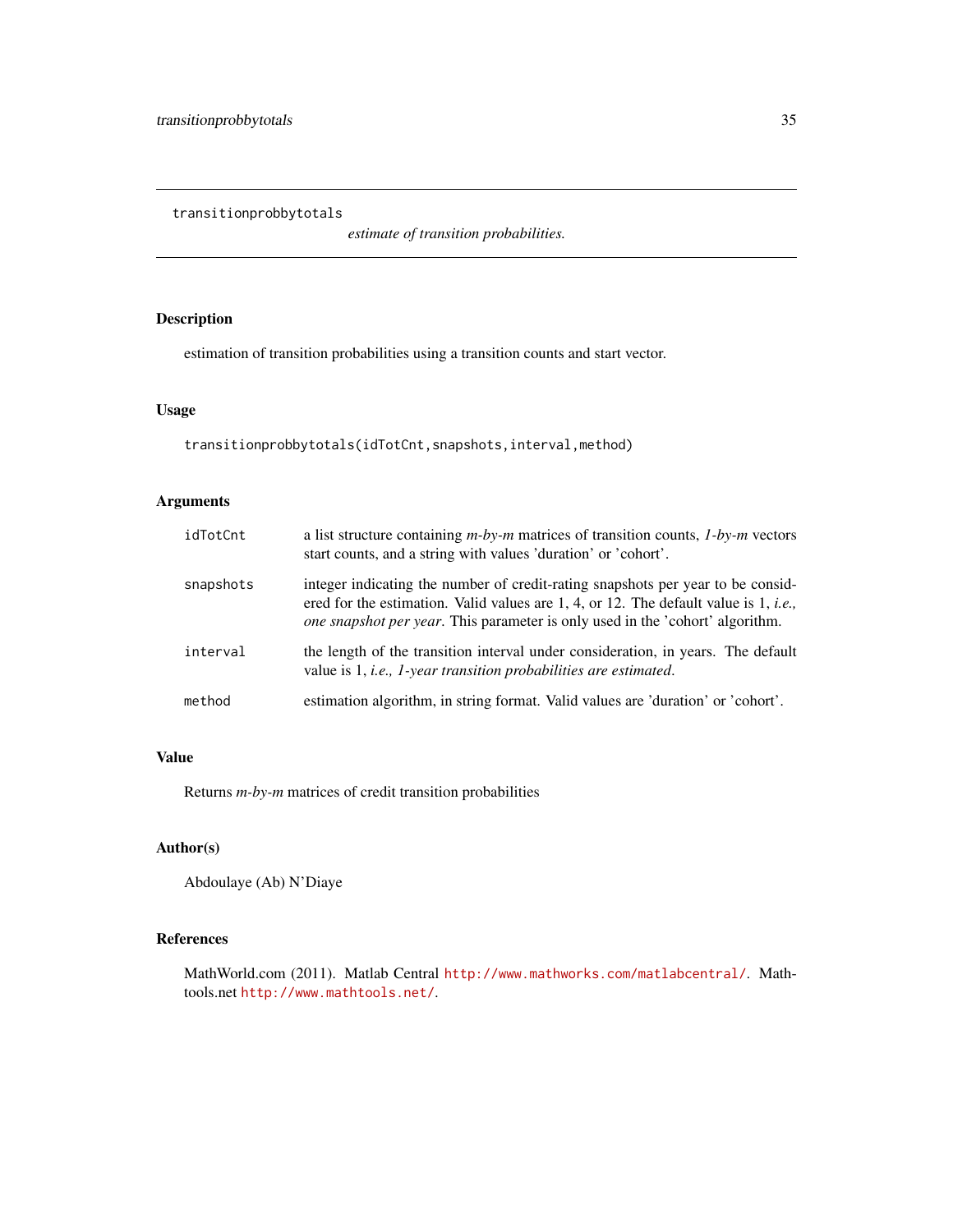<span id="page-35-0"></span>

# Description

This function reshapes transition matrices of counts into a 'wide format', time series of transition counts.

#### Usage

VecOfTransData(lstCnt,ratingCat,startDate,endDate,snapshots)

# Arguments

| lstCnt    | quarterly transition count data.                                                                                                                                                                |
|-----------|-------------------------------------------------------------------------------------------------------------------------------------------------------------------------------------------------|
| ratingCat | list containing the unique rating caetgories.                                                                                                                                                   |
| startDate | start date of the estimation time window, in string or numeric format. The default<br>start date is the earliest date in 'data'.                                                                |
| endDate   | end date of the estimation time window, in string or numeric format. The default<br>end date is the latest date in 'data'. The end date cannot be a date before the start<br>date.              |
| snapshots | Integer indicating the number of credit-rating snapshots per year to be consid-<br>ered for the estimation. Valid values are 1, 4, 12, 54, and 356. For example, $1 =$<br>one snapshot per year |

# Value

The output is a time series vector of transition counts .

#### Author(s)

Abdoulaye (Ab) N'Diaye